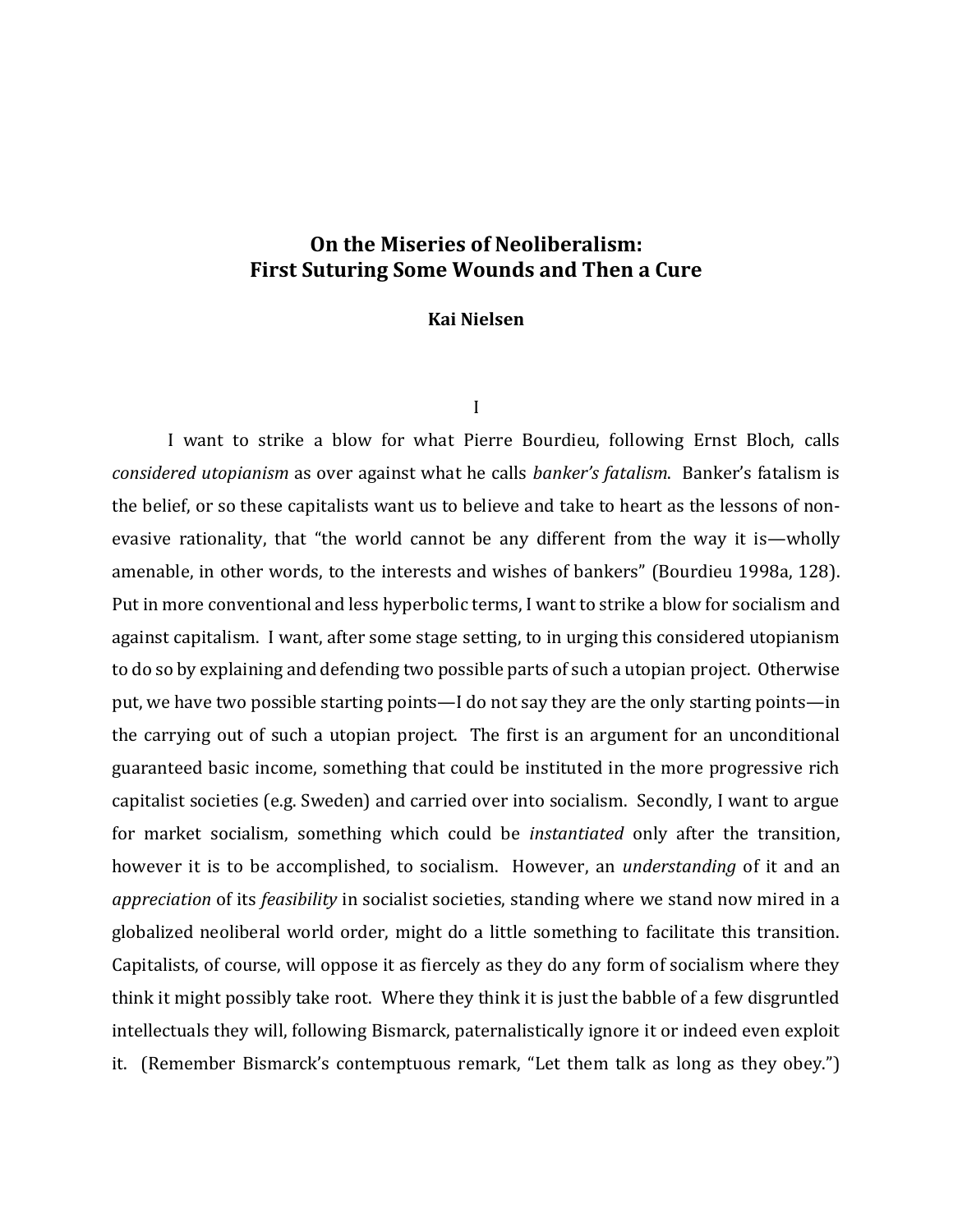They might, always with an eye for making money, even make a little money from it as they did in the 1960s, crediting the capitalist order in doing so with a respect for freedom of speech. But market socialism as much as the traditional forms will be savagely opposed by capitalism where it is thought that anyone, or at least anyone who might count, is listening where 'who might count' comes to who might disrupt or in some way challenge the capitalist social order with its hegemonic control of the world. So market socialism has no advantages over the traditional forms of socialism in this respect. But more so than the traditional forms, it might, just might, if intelligently presented and argued, *eventually*, rather surreptitiously, gain a foothold with the general population. At least we socialists have a fighting chance here. We *might* get the bug out of the bottle long enough to make it very difficult, if not impossible, for capitalism to force it back in. We can hardly say what the probabilities are here, but that is generally true of socialist or any large scale strategies for action. But—and for that reason alone making them somewhat suspect—arguments for a basic income might have an easier ride in some rich capitalist societies than a consideration of market socialism. Still a basic income for all, if it were pitched at a reasonable level, would make life for many people somewhat less miserable and less alienating than it is now, situated as we are in a neoliberal Leviathan. Moreover, it would do something, though not a lot, to aid in the empowering of more people. We should also not despise that amelioration and what might be a meager empowerment of the masses. A seizing of the day by socialism in whatever form it takes is not likely to be made where the non-capitalist classes are very weak and despairing: where the level of domination and alienation is very high, very pervasive and perceived to be omnipotent. Cynicism is not a very good basis on which to build socialism. Unfortunately, none of us know how to get from capitalism to socialism. We do know, of course, that capitalism, no more than any other mode of production, will be eternal. But that is cold comfort. It still might be around for a very long time. But we do have pretty good reason to believe that we will not move towards socialism by helping to make things worse so that they can get better. 'After Hitler, then us' was never a good strategy. So we, soldiering on, need to start from where we are and try to see what can be done. So I will argue in the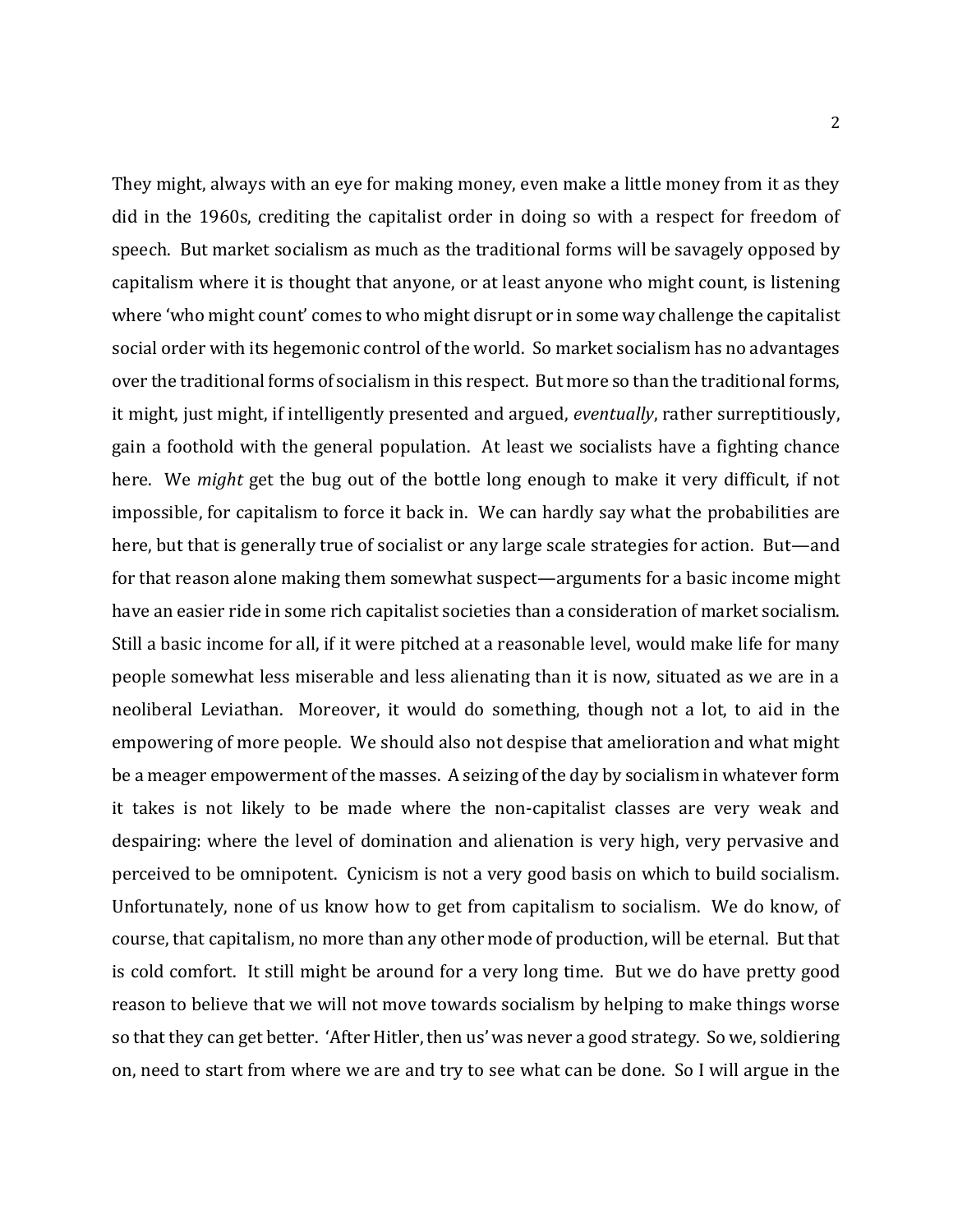face of the pervasiveness and power of neoliberalism first for an unconditional guaranteed basic income—what some call citizenship income—and then for market socialism.

But first for a little more stage setting and here I am indebted to Pierre Bourdieu. He remarks:

Let us acknowledge the fact that we are currently in a period of neoconservative reconstruction. But this conservative revolution is taking an unprecedented form: there is no attempt, as there was in earlier times, to invoke an idealized past through the exaltation of earth and blood, the archaic themes of ancient agrarian mythologies. It is a new type of conservative revolution that claims connection with progress, reason and science economics actually—to justify its own re-establishment, and by the same token tries to relegate progressive thought and action to archaic status. It erects into defining standards for all practices, and thus into ideal rules, the regularities of the economic world abandoned to its own logic: the law of the market, the law of the strongest. It ratifies and glorifies the rule of what we call financial markets, a return to a sort of radical capitalism answering to no law except that of maximum profit; an undisguised, unrestrained capitalism, but one that has been rationalized, tuned to the limit of its economic efficiency through the introduction of modern forms of domination ('management') and manipulative techniques like market research, marketing and commercial advertising. (Bourdieu 1998a, 125; see, as well, Bourdieu, "L'essence du neoliberalisme," *Le Monde diplomatique*, Mars, 1998, 3.)

The conservatism we know, particularly if we are philosophers, tends to be communitarian and sometimes tribal. It is the conservatism of 'Old Stocking Cap' (as Gunter Grass called him) ruminating on being and time and the horrors of technology in the mists of the Black Forest or a civilized but still conservative hermeneutics, Gadamer-style, taken up with the pervasiveness of forms of life, the life-world and the necessity of tradition or the traditionalism of Michael Oakshott immersed in the rule of law and stressing the rationality of our practices. I am too much of a Wittgensteinian and a neopragmatist—analytical Marxian that I also am—to say that all is dross in these various but still related conceptions. We have, it is true, no skyhook by virtue of which we can swing free of all social practices. But in ways Otto Neurath, Jürgen Habermas and Richard Rorty (all rather differently) make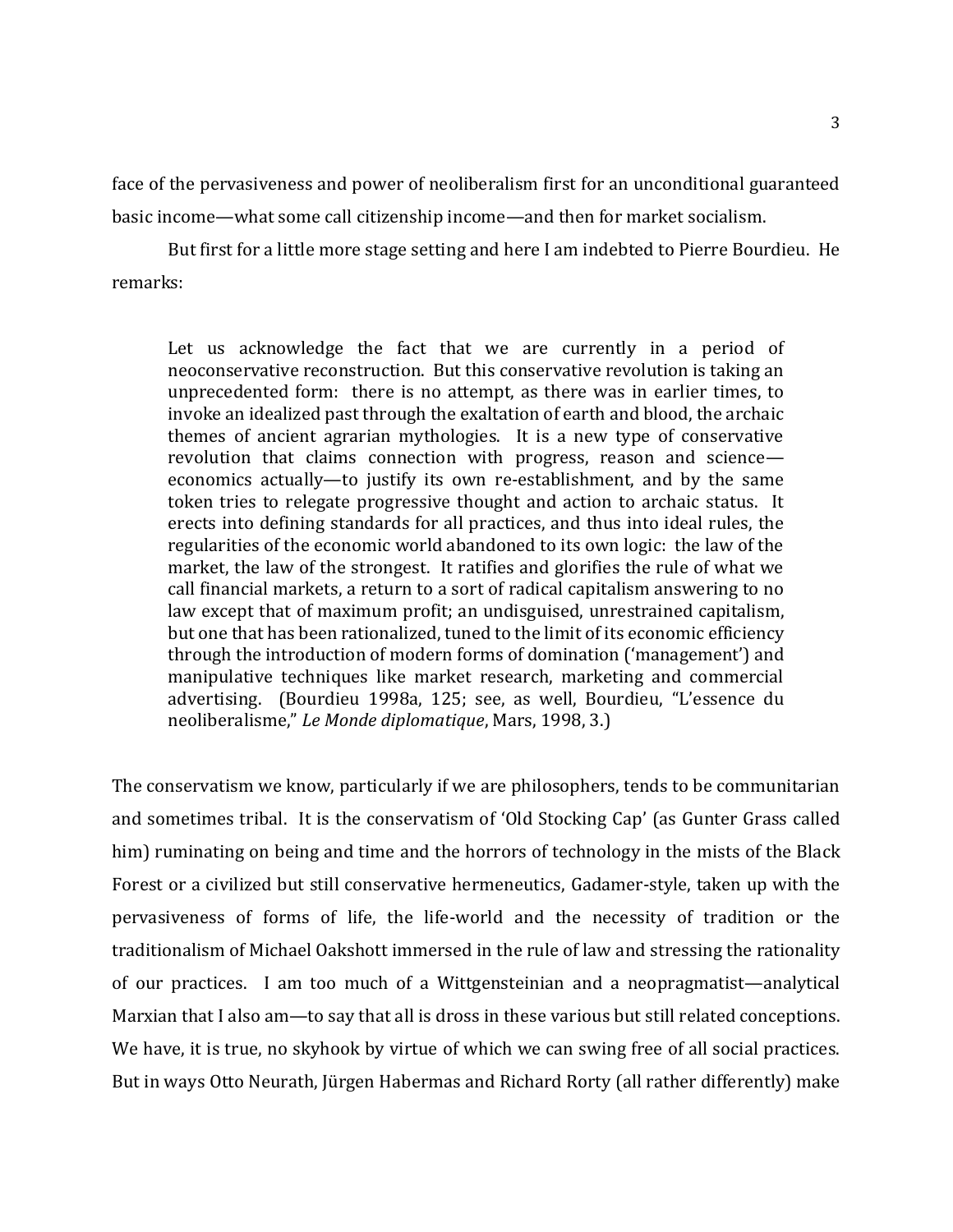plain, we can, repairing and rebuilding the ship at sea, correct and even radically transform our practices. Moreover, we do not even understand what it would be like to be 'outside of all practices', to think and act, or even to conceptualize without them. Still, and that notwithstanding, we are not imprisoned by them conceptually or otherwise, or at least we need not be. And the same goes for tradition. We do not know what it would be like to stand free of all traditions but we can be critical of traditions, including the ones closest to ourselves. Still, as with practices, there is no setting ourselves outside of all of them and, 'free of tradition', just seeing things as they are. There is no such thing as the one true description of the world or the way the world is in itself. Perspectivism is inescapable, but that does not legitimate relativism, conceptual or otherwise, and it is not a form of subjectivism or nihilism (Nielsen 1996b and 1999).

However, and be that as it may, it is not these forms of conservatism with their nostalgia for the past that are the principal *intellectual* impediments to breaking the power and control of the capitalist class. The conservatism that really does the damage comes from Chicago not the Black Forest or Heidelberg. Again listen to Pierre Bourdieu:

Galileo said that the natural world is written in mathematical language. Now people are trying to make out the social world is written in economic language…. It is through the weapon of mathematics—and also that of media power—that neoliberalism has become the supreme form of the conservative counterattack, looming for the last thirty years under the name of 'the end of ideology' or more recently 'the end of history' (Bourdieu 1998a, 126).

It puts itself forward as an utterly hardnosed, unsentimental, non-ideological freeing us from all utopian vision or conception by making it evident that the very idea of a 'critical utopia' is an oxymoron. Emancipating us from all fuzzy notions of rationality and reasonability including (so it is said) Rawlsian and Habermasian ones—it sticks with an austere economic rationality and provides us with an economic system which, 'free of ideology', instantiates economic rationality, indeed reflects its very essence.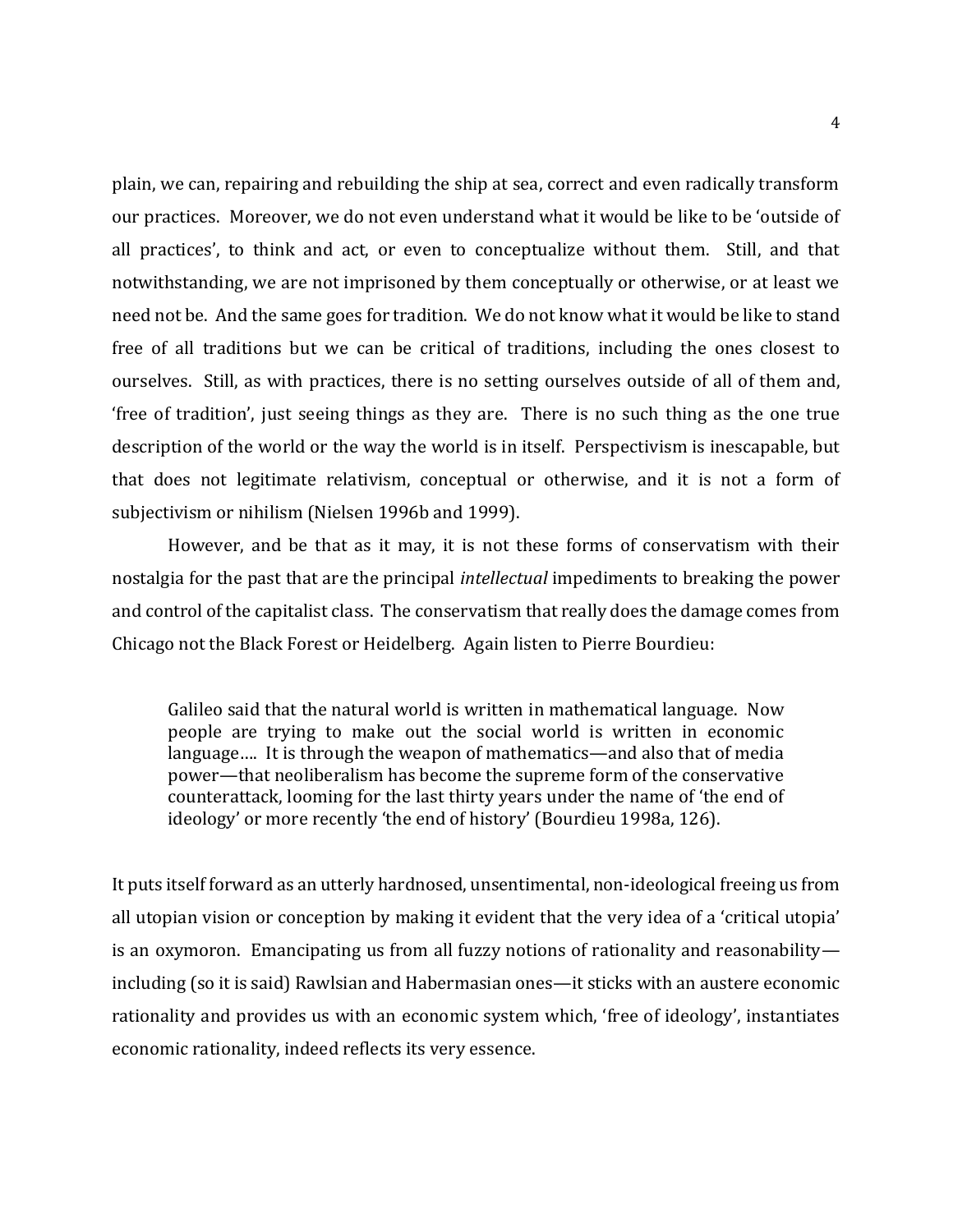Though supposedly a value neutral account, neoliberalism with its entourage of illdefined catch words—'globalization', 'monetary stability', 'deregulation', and 'flexibility' conveys, supposedly utterly non-ideologically, a message of freedom and liberation while in reality all the more firmly, and increasingly on a global scale, tying us to a capitalist order that exploits and dominates people so deeply, and in some places so savagely, that neither much in the way of freedom or human flourishing remains. It seeks as the only way to securely attain wealth to develop the productive forces, but (a) the resulting wealth is concentrated in the hands of a small but powerful capitalist class and (b) it is not even evident that this is the way maximally to develop the productive forces. But (b) aside, it remains the case that in an increasingly global setting there is a relentless drive for the maximization of profit. Everything gives way to the power of money. And if this involves the sacrifice of people, child labor, the destruction of the environment, the undermining of social advances that workers have achieved through many years of struggle, then so be it. That is, neoliberals have it, what 'economic rationality' requires. Otherwise, the claim goes, the productive forces will not be maximally developed and profits will not be as great as they could be.

The results of neoliberal policy—this 'economic rationality'—are evident enough. There is massive unemployment (sometimes, and in some places, thinly disguised by an increase in part-time employment); where there is employment, it is increasingly precarious employment; and there is, as well, the deterioration of social services (a war against all the forms of civilization associated with the welfare or social state). These things have led to crime, to an increase in the use of drugs, to juvenile delinquency, and to an undermining of solidarities among people generating a very widespread anomie and cynicism. And in some of the rich capitalist democracies—rich for a few but impoverishing for many more—there has emerged again fascist and semi-fascist political movements that neoliberals rightly regard as atavistic. They are vulgar forms of Old Stocking Cap in the Black Forest. But neoliberalism also and more significantly regards both Left and social liberal (Rawls, Sen, Dworkin, etc.) resistance to the destruction of the social achievements we have made as in effect just so much pious conservatism failing to understand what economic rationality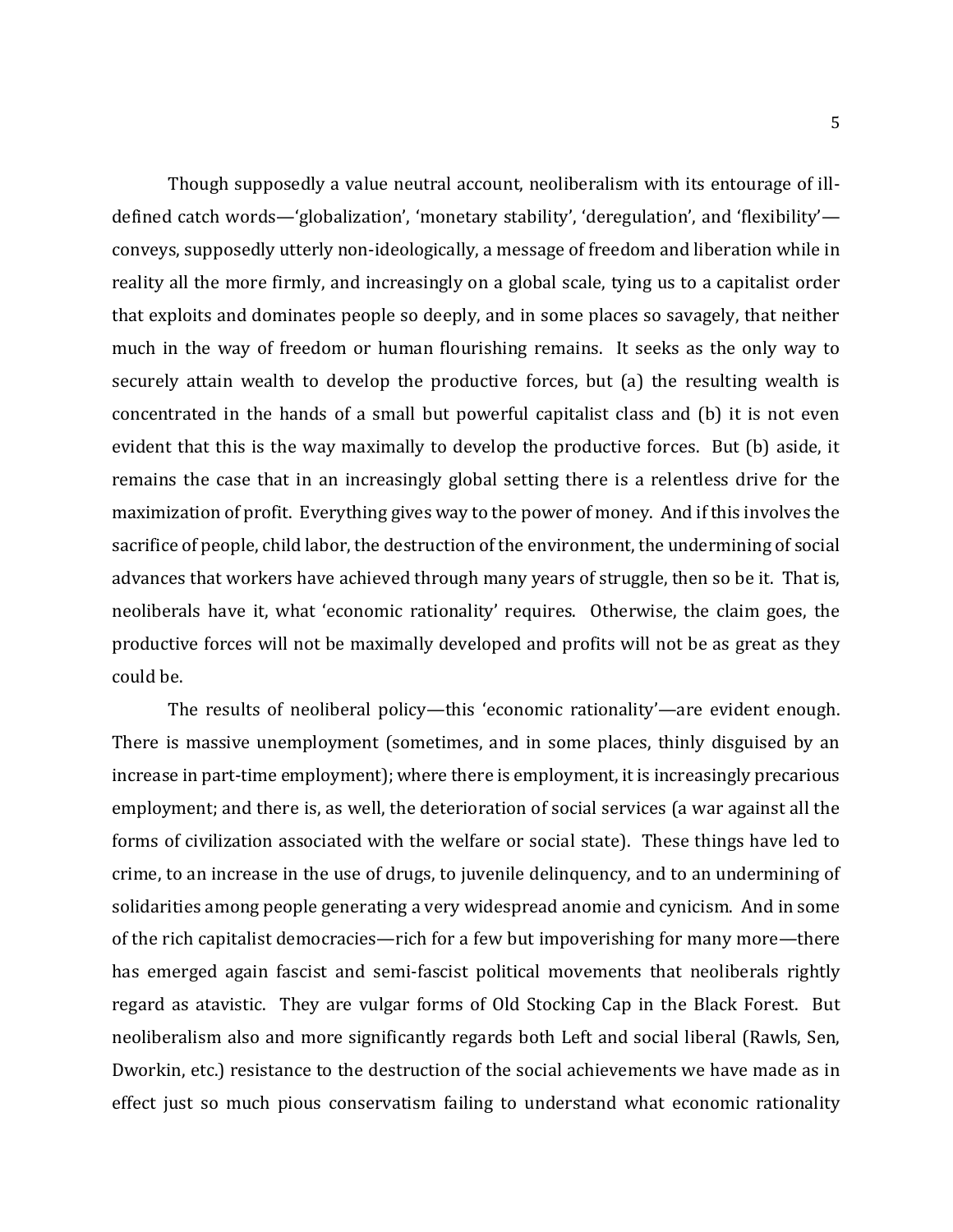entails. There is no free lunch. And if we just come to understand how economies must work to be maximally effective we will acknowledge that and stop indulging in redistributive sentimentality.

So if we are to set ourselves against the bankers' cheery fatalism and seek to articulate and defend a considered utopianism, what is to be done? For starters we must not lose ourselves in a postmodern purely cultural Marxism: the funny book Marxism of cultural studies. We must continue the old Marxist practice of attending to socio-economic and political issues and to the realities of class and class struggles. That the latter are often hidden from view and their reality denied by the consciousness industry makes these issues all the more important for us to attend to. We need to make it quite apparent by conceptually sophisticated and, as well, empirically well grounded studies that class is not an obsolete notion and that class counts. We on the Left should set ourselves to a critical assessment of neoliberalism and then, rooted in that critical assessment, turn to an exposure and deflation of its disguised ideology: its renewed end of ideology ideology. We should make plain that and how neoliberalism occludes too many things that answer to human interests. But we should not limit ourselves to nay-saying and to protesting 'making money the gauge of all things', and we should show as well that there are some alternatives to neoliberalism: utopian alternatives certainly, but utopian alternatives that, not too far down the road, could be plausibly instantiated. Here, as Bourdieu, Habermas and Chomsky (in their different ways) show and as C. Wright Mills, John Dewey and Antonio Gramsci did before them (again in their different ways) and as Engels and Marx did still earlier, there is a role for critical intellectuals (to be pleonastic). Intellectuals should seek, as Bourdieu put it, to "re-establish a utopian thought with scientific backing, both in its aims, which should be compatible with objective trends, and in its means which also have to be scientifically tested" (Bourdieu 1998a, 128). He said a *scientific* backing, not a *scientistic* one. Such a commitment says nothing, à la Quine, about taking physics as the model for *all* science and for an understanding of how things really are with us or, à la cognitive science, taking cognitive science as the basis for social knowledge or, à la some 'political scientists', taking rational choice theory or decision theory as the key to understanding how economies really work by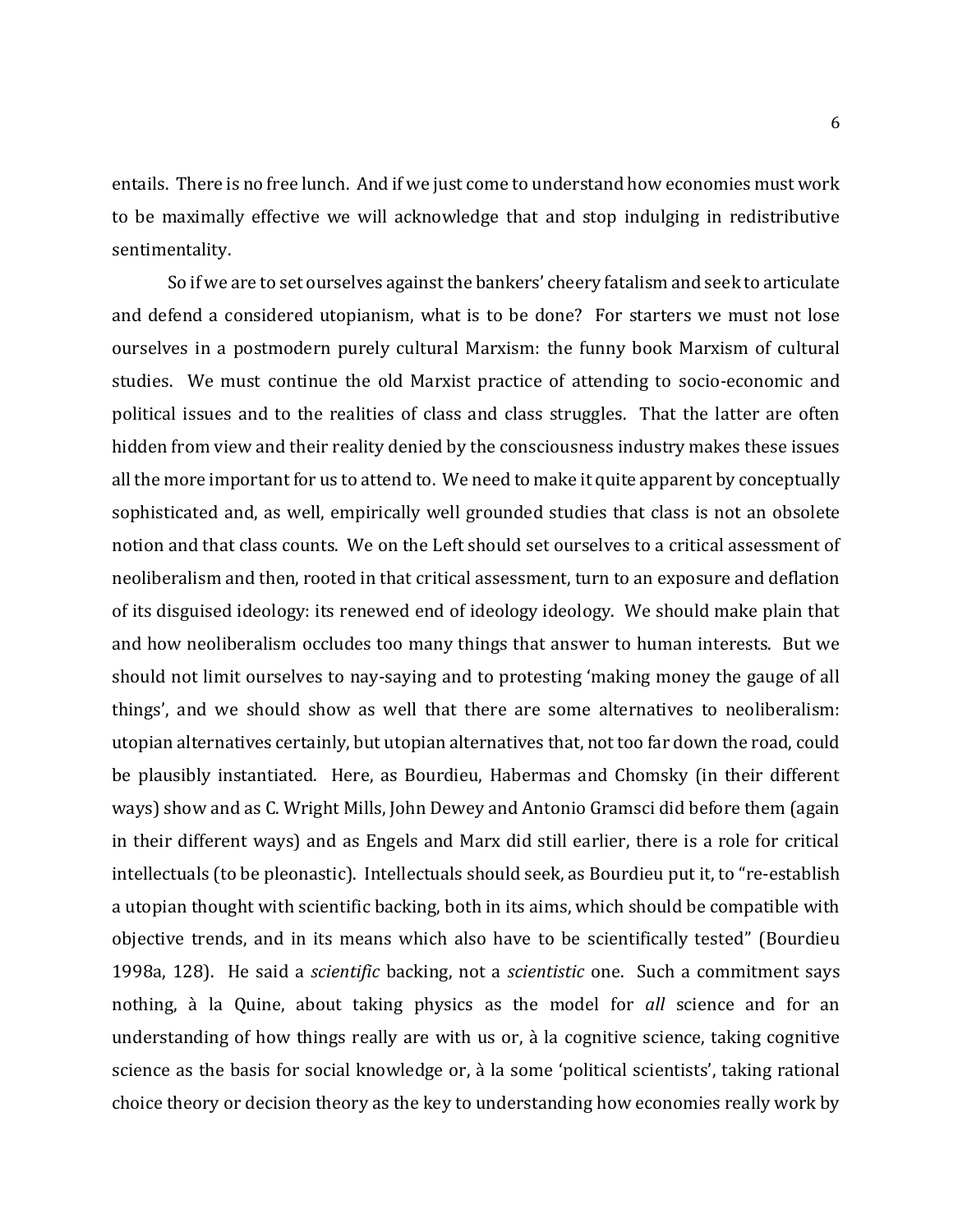articulating, sometimes with the help of action theory, their underlying rational foundations. All that is metaphysics parading as science. It is more a metaphysical-theological attitude than a scientific one. It is again the old religious and philosophical hankering after something utterly secure. The scientific backing of which Bourdieu speaks takes no such elimativist or reductionist stance. And Bourdieu's way of doing things also fits well with a conception of social investigation that would be very welcome to Peirce and Dewey as well as to Neurath. I have in mind his remark about the "need to work collectively on analyses able to launch realistic projects and actions closely matched to the objective processes of the order they are meant to transform" (Bourdieu 1998a, 128).

This critique of neoliberalism followed by an exposure of it as ideology and then by a well worked out conception of a systematic socialist replacement and with that a construction of a considered utopia is (to understate it) a big project with many facets. (The actual replacement, not just as ideology but as a social reality, will, of course, only come from determined political action. But clear, accurate and insightful articulation can help prepare the way.) There is *hubris* in an individual (unless she is a Marx, Weber or Gramsci) in even attempting it just on her own. But this is not to say that it will result in the construction of some 'grand metanarrative' so despised by Lyotard and Rorty. Here I want to attempt to provide some bits of it and try, by illustration, to make a case for doing these things. I wish by a translating into the concrete to exemplify a fraction of the sort of thing that needs to be done and to illustrate by example the sorts of things that radical intellectuals can do to do their bit in bringing about such a social transformation to a socialist society which is beyond the neoliberal wasteland.

I will do this, as I remarked, by discussing unconditional guaranteed basic income and market socialism. I shall do this in what some might regard as an eccentric way by discussing them in the context of one determinate social reality, name Québec, and what might very well come to be a sovereign Québec. I do this (a) to give these ideas a social context—a local habitation and home—and (b) for those (principally Quebeckers) who are trying already to think through what direction Québec should take after sovereignty. Of course, these ideas (basic income and market socialism) could be discussed in the context of any other of the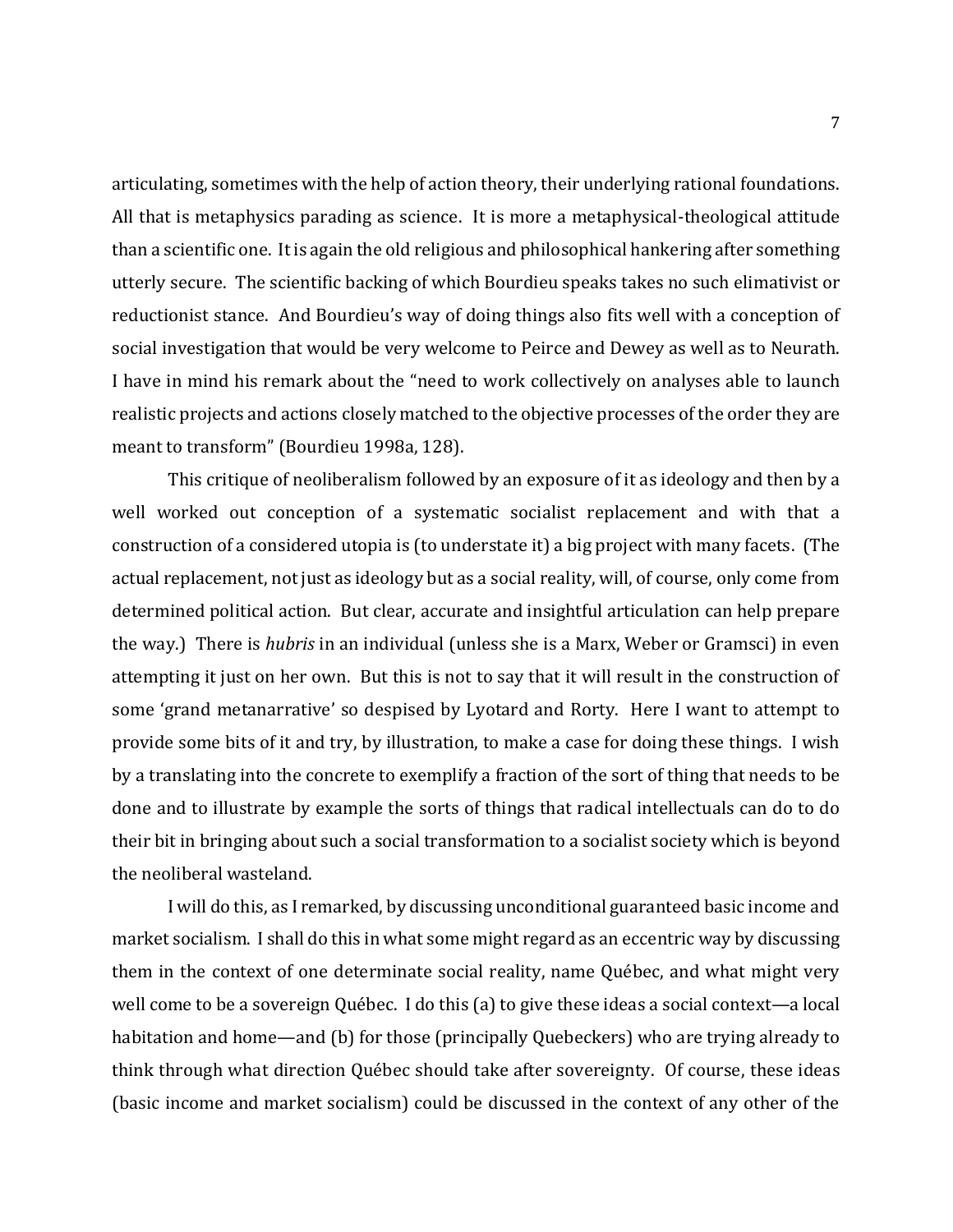rich capitalist democracies. But being a Quebecker it is understandable that I should give these two ideas such a habitation. If my interest here seems folkloric to you just place a suitable variable where I use the value 'Québec'. However, in my so situating my discussion, a few cautionary words about nationalism are in order, since it is such a poorly understood conception. I, in passing from setting the stage, first turn to that.

### II

Nationalisms, when they emerge in liberal democracies which are firmly such, have almost, but not *quite*, invariably and hardly surprisingly been liberal nationalisms. German nationalism arising against Weimar is the great and horrifying exception and Unionist nationalism in Northern Ireland and some Republican nationalism both in the Republic of Ireland and Northern Ireland are less paradigmatic but still counter-examples, as is the phenomena of Le Pen. Moreover, some forms of Corsican and Basque nationalism also do not fit the liberal mold. But it is crucial to see that in the case of Germany (the paradigm disconfirming instance) the circumstances were exceptional. And none of the other examples listed above, France aside, come from societies which are shining examples of liberal democracies. But Norwegian, Icelandic and Finnish nationalisms when these people were struggling to gain independence were liberal nationalisms and the resulting nationstates are models of progressive liberal societies. These nationalisms were neither xenophobic nor exclusionist. They wanted to and did protect their national cultures. But they did not regard themselves as a chosen people with a manifest destiny. The same thing should be said for present day nationalisms arising in secure democratic societies. I refer here to Scottish, Welsh, Québec, and Catalonian nationalism. These peoples are all national minorities in larger allegedly multination states where they have not been able to gain recognition as nations—as a people—of equal status that is required of a genuinely multination state. They are historical communities having their distinctive institutions and traditions. They have, and for a long time, resided on a given territory which they see as their homeland and they have distinct cultures and, in all but one instance (the Scots), have in contrast with the peoples around them a distinct language. (It is instructive to remember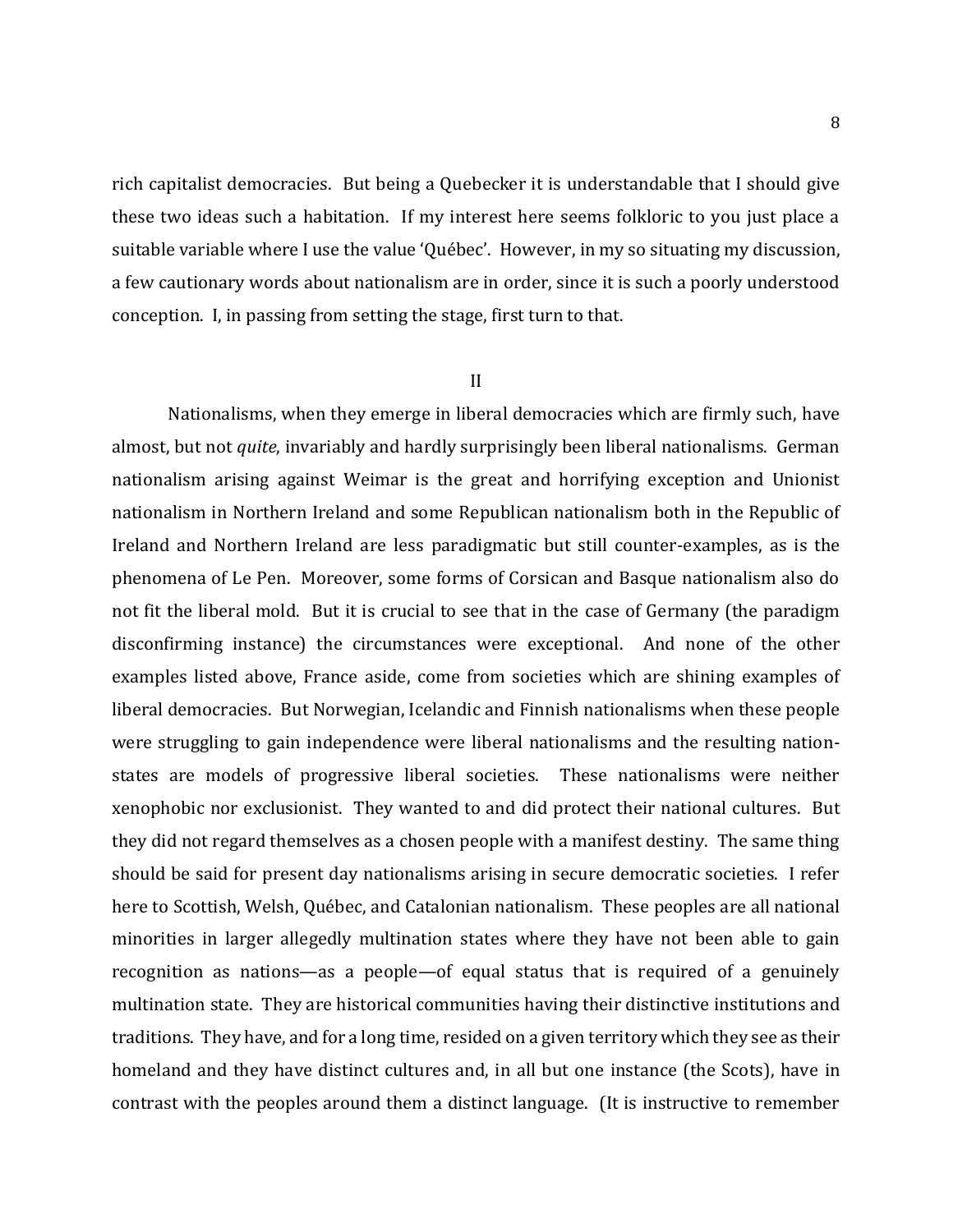the Scots once had Gaelic as a distinct language before it was suppressed by the English conquerors, as it was in Ireland as well.) These historical communities are in aspiration, if not yet in fact, political communities aiming at *some form* of self-governance over a chunk of the earth's surface. For a group to be a nation, a considerable portion of its members must see themselves as members of a political community and in doing so they will aspire to, if they have not already achieved it, some form of self-governance. In addition, for a group to be a nation or a people there must be a mutual recognition of membership at least by its members. Most of them must see themselves and be seen, at least by their own members, as Danish, Spanish, Québécois, Walloons, Faeroeseans, Filipinos, and the like.

This is what it is for a group to be a nation. It is distinct from a state, namely an institution that successfully claims a monopoly of *de facto* legitimate force in a particular historical territory. Nations frequently are, but they need not be, states (Nielsen 1998). Consider as nations which are not states the Mohawk nation, the Black nation or the Kurdish nation. They need not be states *even in aspiration,* but they must to be a nation see themselves as a political community, in aspiration at least, seeking *some form* of political selfgovernance and *some form* of homeland, though it may be homeland they will have to share with other distinct peoples where there is a territorial overlap of peoples. Here is where the aim should be to form a genuine multination state: a state with nations as subunits in situations of equality. A nation or a people will want, if they are at all reasonable, to have either a nation-state of their own or to be part of a genuine multination state united in some form of cooperative federation or arrangement. The important thing is that they as a nation will have some form of self-governance and cultural recognition.

The liberal nationalism of a people aspiring to public recognition as a nation will, as all nationalisms, be cultural as well as political, but it will not be and cannot be an *ethnic* nationalism defining membership in terms of descent and excluding others from membership even though they master the language of the nation, embrace its customs and traditions, accept its laws and political institutions, and reside in its territory (Nielsen 1996- 97). Such an ethnic nationalism is exclusionist and ethnocentric and is not acceptable in a liberal society, including, of course, a socialist society (Couture and Nielsen 1996). A liberal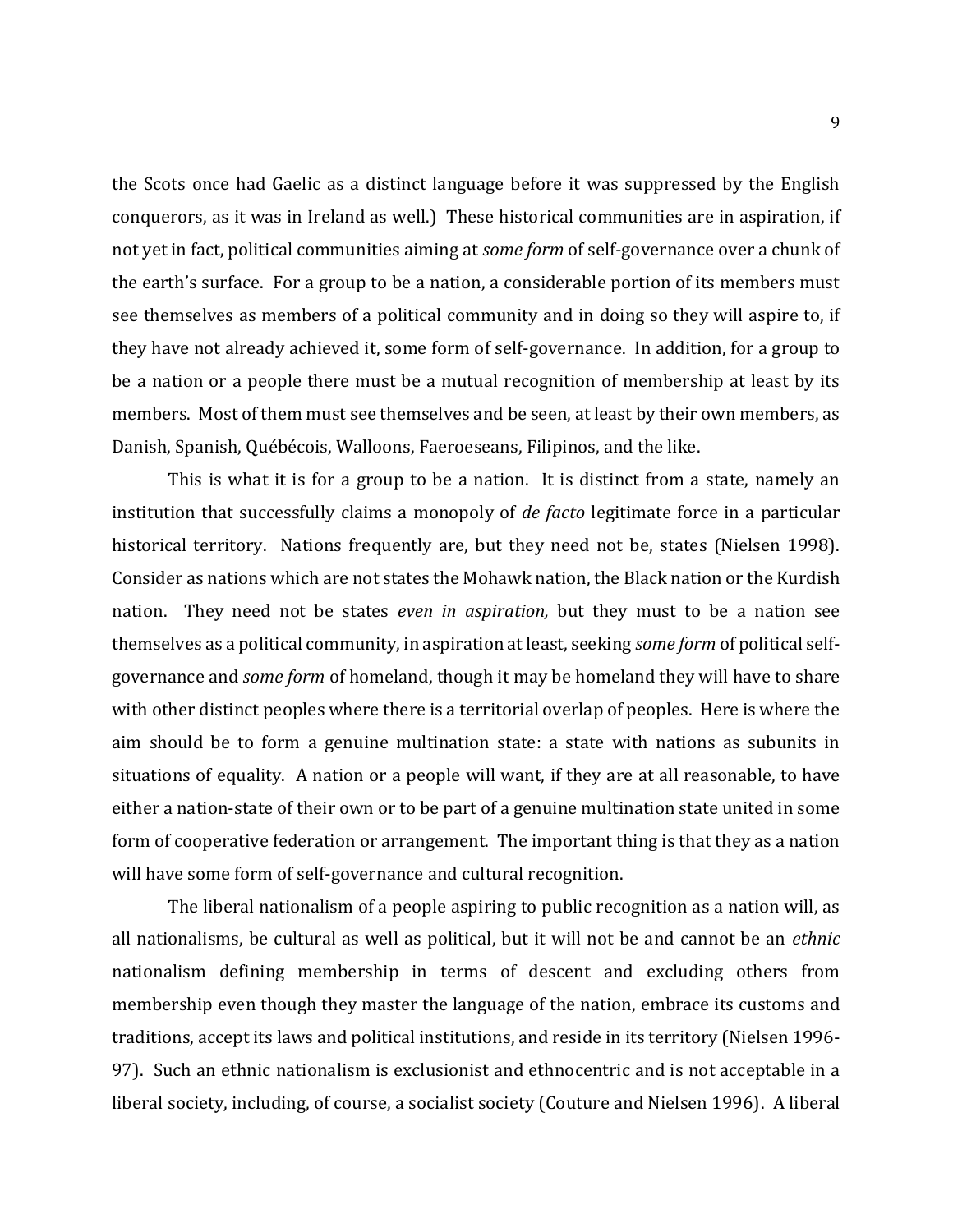nationalism, by contrast, is not exclusionist or ethnocentric and does not see itself as a chosen people or a favored folk. But in seeing themselves as a people, as a nation, liberal nationalists will see themselves as having a distinct culture and they will be concerned to preserve it and to see it flourish in a political community.

Québec nationalism, like Catalonian, Flemish, Scottish, and Welsh nationalism, is such a liberal nationalism. It is a nationalism that does not exclude others and respects the distinctive rights of its English minority (a historical minority) to English language schools, hospitals, to use English in the courts and in the national assembly. Such a nationalism goes perfectly well with cosmopolitanism, liberalism, and socialism with its firm commitment to internationalism.

III

I think that it is not unlikely that in a few years time Québec will gain sovereignty either as a sovereign nation-state or as a nation in a genuinely multination state in some form of cooperative partnership with the English-speaking Canadian nation, but itself a sovereign nation nonetheless as an equal partner in a multination state. In such an eventuality, Canada and Québec—the English-speaking Canadian nation and the Québec nation—would be equal subunits in a multination state, each with extensive powers of self-governance. (There may be other nations as equal subunits as well, e.g. the First Nations and the Acadian nation.)

Since its nationalism is a liberal nationalism and the new sovereign entity will be a liberal democracy native peoples, anglophones and allophones in Québec will have nothing to fear from a sovereign Québec. Indeed, depending on how Québec develops, they might even gain from such a situation.

Assuming that some such situation will come to obtain, I want to discuss two ways of organizing social life in such a society. They are presently utopian, but *perhaps* will become feasible possibilities a few years down the road. They would if instituted enhance human flourishing for the citizens of Québec. I speak firstly of an unconditional guaranteed basic income for all citizens and landed immigrants of Québec and secondly of the establishment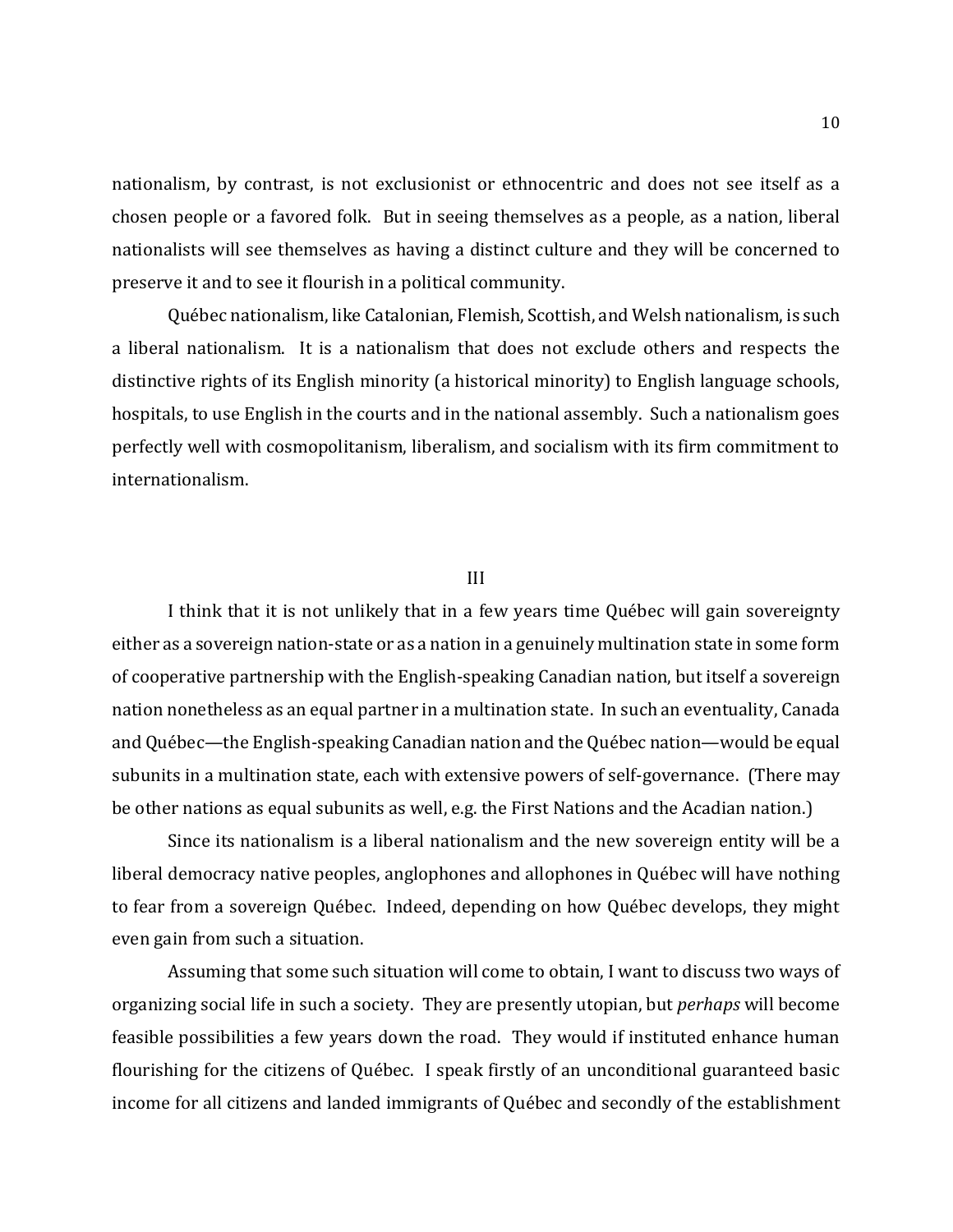of market socialism. The first *may* be achievable in a progressive capitalist society; the second, even though market oriented, will require a transition of society from a capitalist one to a socialist one by which I mean a society in which there is some form of public ownership and control of the means, or at least the major means, of production (Weisskopf 1992a).

In Québec, after it emerges as a sovereign nation, a serious consideration of such at present utopian notions is apposite for a number of reasons. A new sovereign nation in starting afresh, either as a sovereign state or an equal partner in a multination state, though in both instances as part of a liberal ethos encompassing a constitutional democracy, has a little more *lebensraum* than an already deeply entrenched state. It is a good time, particularly when neoliberalism is working as far as its effect on the lives of people is concerned so badly, to try, not incautiously but still boldly, some new ways of arranging things. Also, the cultural soil of Québec is *somewhat* more receptive to such ideas than the rest of North America. Its traditions are a bit more social democratic and Europe-oriented than that of its neighbors; it has somewhat stronger, more extensive and slightly more radical labor unions; it, like the rest of North America, is not a poor society; it is industrially and technologically developed, has an educated population and well-developed political infrastructures; and it has an intelligentsia, more of which are attuned to such ideas than the intelligentsia in the rest of North America tend to be. So perhaps in a sovereign Québec we can in the not too distant future give such ideas a try. I shall now argue that this is something we should do.

### IV

I will start with a consideration of unconditional guaranteed basic income for all adult citizens and landed immigrants of Québec since it would not require changes in the society as deep as those required by market socialism. A non-evasive look at the life and circumstances in the rich capitalist democracies, including Québec, would, I shall argue, incline one to favor the serious consideration of implementing *ugbi* (*unconditional guaranteed basic income*). In such societies there is a not inconsiderable amount of structural unemployment as well as very marginally and insecurely employed people. Often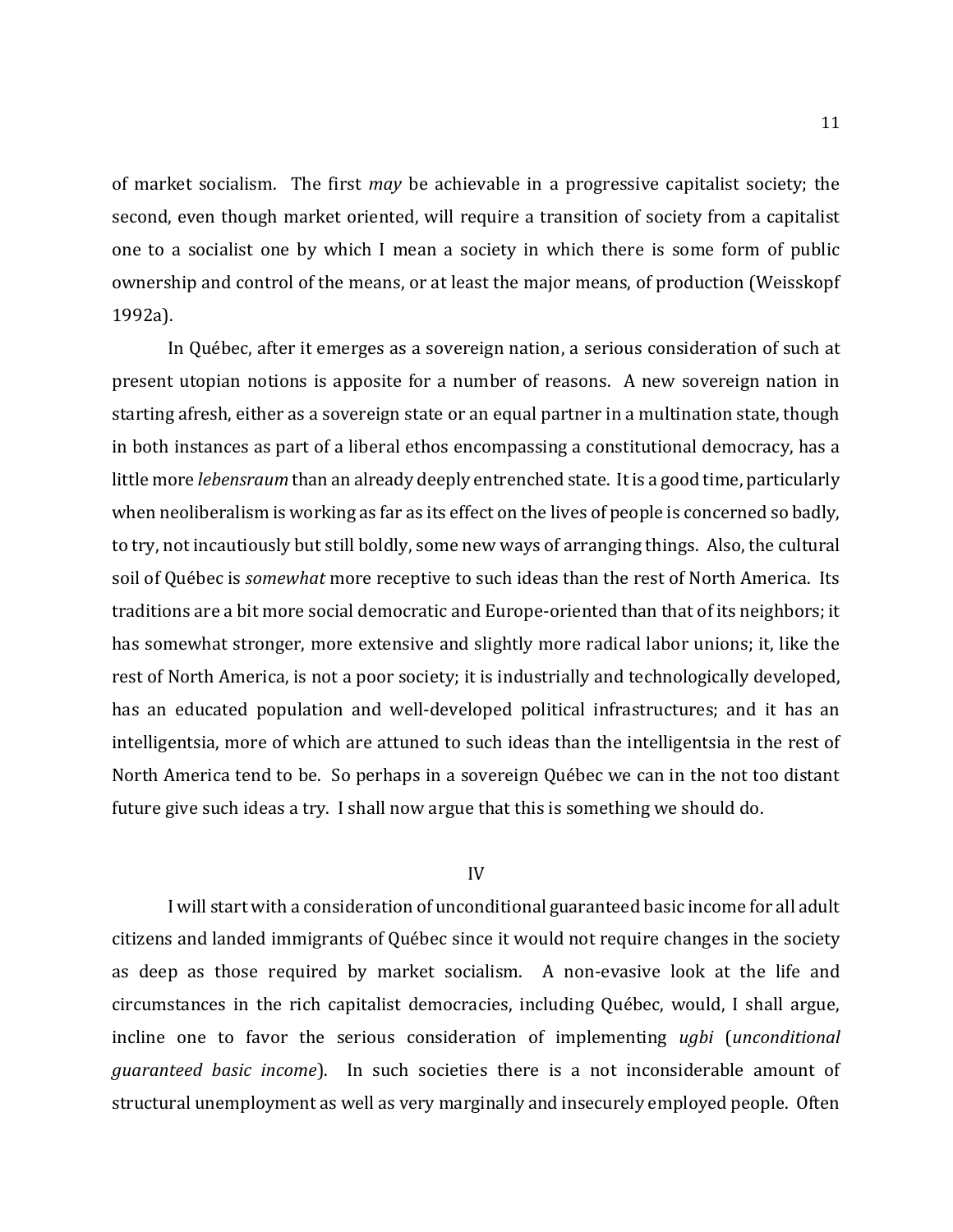people are (and this is particularly true for women) employed in part-time jobs with no pensions and the like at a very low wage. This, the way things are presently going with neoliberalism practically unchecked, is likely to get worse rather than better in spite of neoliberalism's newly found 'social conscience' (Marti, *Le Monde*, March 29, 1998). So unless we are prepared to let people in not inconsiderable numbers starve on the streets, we need *something like* a welfare system. Yet it is widely recognized that the welfare system in the various capitalist states works badly even in the best of such societies. And in some societies—the United States and Canada, for example—it, to put it crudely, stinks. People are paid, albeit badly paid, to remain unemployed. The welfare system continues the culture of poverty and reinforces the poverty trap. It results in a social structure with a huge social and economic gap between the rich and the poor—a gap that is increasing—with glaringly unequal life prospects for both the employed ('the deserving poor') and the unemployed poor compared with that of the wealthy elite in the society. This deeply unjust situation is being exacerbated as people are more and more being pushed into unemployment or into marginal, insecure, poorly paid part-time employment.

To run the rotten system, moreover, a huge and expensive welfare bureaucracy (a bureaucracy that is inefficient and often corrupt) is needed. It is also a bureaucracy which is paternalist at best and functions intrusively as a para-police force at worst. It results in a system where its so-called clients are degraded, demeaned and kept in circumstances of idleness and poverty.

As structural unemployment grows and welfare expenses increase, the tax backlash and welfare backlash will grow. It is time carefully to consider replacing the welfare system with *ugbi*. <sup>1</sup> This should come in Québec by Québec moving from a welfare system to having, institutionally in place and properly functioning, a lifetime guaranteed basic income to be paid to all adult citizens and landed immigrants of Québec unconditionally and on an *individual* basis without means test or work requirement. It is to be paid by the state at the same rate to all adult citizens and landed immigrants. The rich elites will get it as well as the most impoverished people in the society. And it is to be paid to *individuals* rather than households. Doing it this way would be particularly helpful to vulnerable women in abusive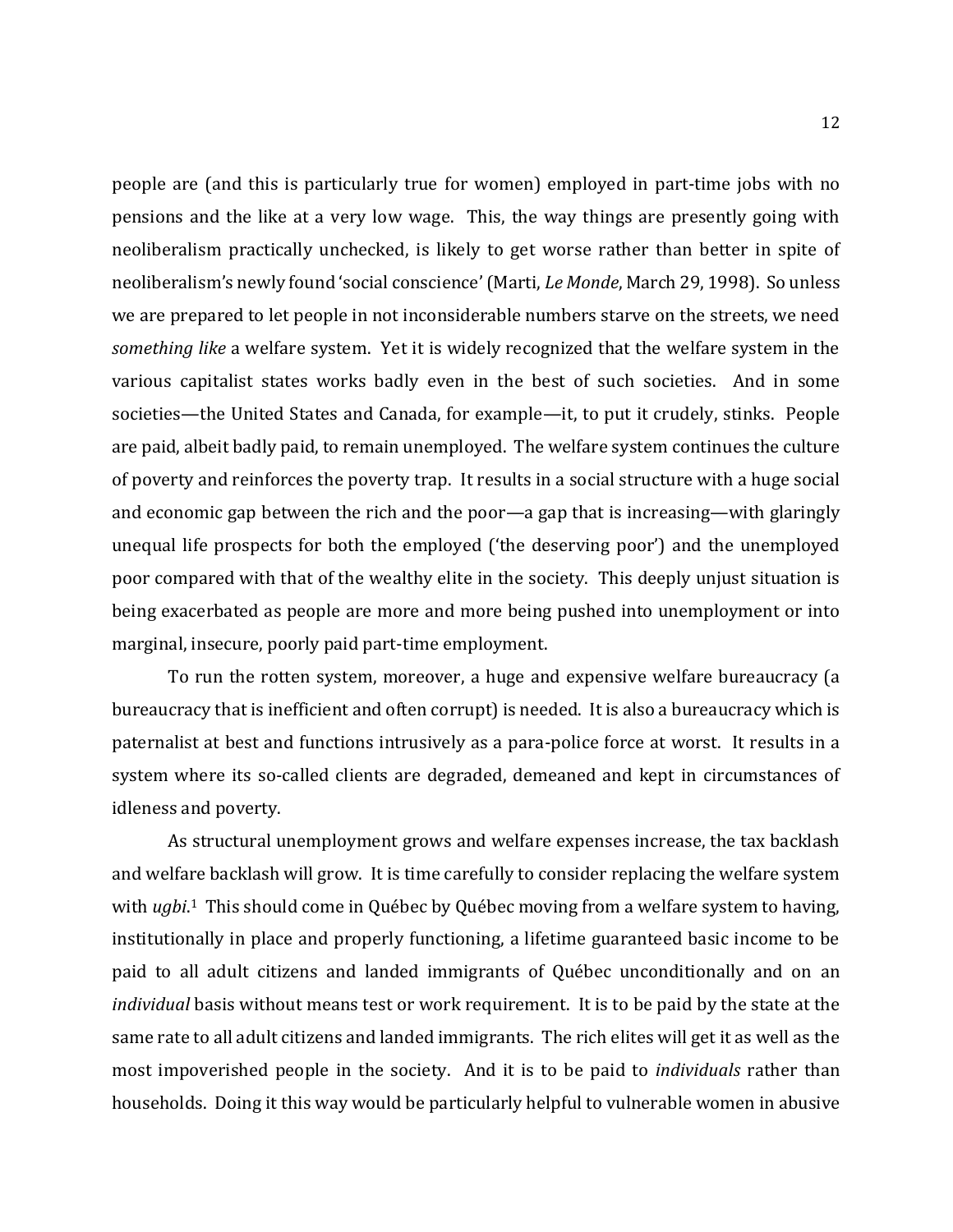or otherwise unsatisfactory marriages and other forms of cohabitation. The basic income stipend is to be paid irrespective of any income from other sources. It is to be paid without requiring any present or past work performance or even a willingness to accept a job if it is offered. This has a consequence that some would regard as producing an unfair situation, in that some talented people with strong preferences for leisure over income could opt to surf, couch potato themselves, or spend their time listening to Dietrich Buxtehude, Lenny Cohen, or Blues just as they please because there is no requirement to work. *Ugbi* is unconditional.

Questions of fairness aside, something which is more problematical here than might seem at first sight, there is the practical problem that if *many* took the full-time leisure option, *ugbi* would plainly go down the tubes. But there is good evidence for the belief that, if work conditions are reasonably decent, the wish to be gainfully employed—to have some meaningful work—is too strong in most people for there to be a world or even a numerous population of full-time surfers or couch potatoes. We might out of feelings of solidarity resent such surfers and couch potatoes, and *perhaps* rightly so. Such free-riders in such a situation seem to be exploiting or at least taking advantage of those who work. Still they, given that they are few, would do little or no harm. So there is no reason to get exercised about them. In a world where full employment is so difficult—perhaps impossible—to achieve we should not act like Kant's grandparents.

*Ugbi* would do something to lessen structural unemployment. It would take pressure off our more or less welfare states and pseudo-welfare states to create employment—often rather unreal employment—by the use of targeted wage subsidies, public sector work programs, or other active policies. It could do so because it makes it possible, indeed reasonable, under certain circumstances, for people to take jobs at well below a living wage. With there no longer being a minimum wage, as it no longer would be needed, both the private and the public sector would have the opportunity and incentive to create jobs that are (a) somewhat attractive, (b) have some point, and (c) make most people better off then they would be by simply staying home and relying solely on their *ugbi*, even if their jobs do not pay very much.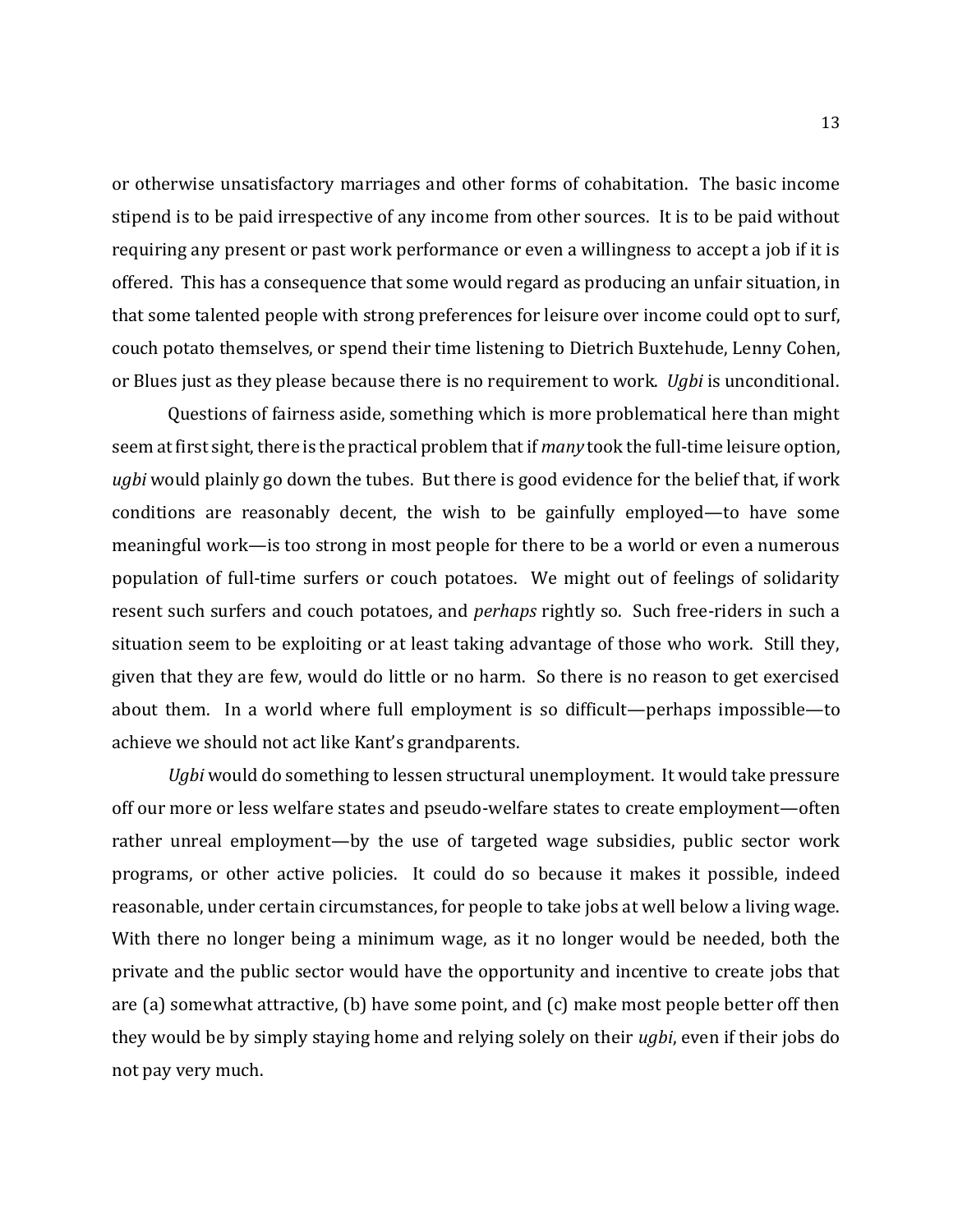The basic income should and indeed must, for the scheme to work, be at a reasonable subsistence level—a level that would allow people to live decently but rather frugally. There would in such a circumstance be security and a decent life for people while still providing most of them with an incentive to take jobs at even a rather low wage level which, hardly surprisingly, many businesses would find it attractive to make available. Where presently there are few jobs, there would be more jobs and not make-work jobs either. But for the worker, having a job would not be essential for her livelihood or the livelihood of the children she may have but it would be for providing for some of those little extras, as Brecht once put it, that people not unnaturally want. A reasonable *ugbi* would provide the worker with security while leaving her with the possibility of work in a work situation that was not grossly unattractive and exploitative. Still she could avoid such work if she wanted to, for she, with *ugbi* in place, would be in a position to refuse jobs and thus plainly unattractive jobs. And this would provide an incentive for employers to make the jobs they offer somewhat attractive. They would not be like working at McDonald's.<sup>2</sup>

*Ugbi* would also help break the poverty cycle and the endemic joblessness that goes with it, affecting whole generations of people in contemporary capitalist societies where they grow up without any work skills and any reasonable expectation of a job. Without the work skills they cannot get a job and without a job they cannot gain the work skills. It would also enhance the lives of people by enabling them if they wished to drop out of the world of paid employment to pursue an education, start up a new career, start a business, care for children or elderly relatives, do political work, work for good causes, and the like. They could, and I don't mean this ironically, become full-time revolutionaries—something that might be as good for us as it is for the Chiapas. These are things, or at least some of them are, which are beneficial both to the individuals involved and to society.

Such an *ugbi* would not be so splendiferous as to encourage people to try to be freeriders, living high off the hog. With *ugbi* there is simply no possibility of living high off the hog. But it still would enable people with pronounced preferences for leisure over income to refuse jobs provided they were prepared to live rather frugally. This makes it the case that more people would be able to live as they would like without worsening the lives of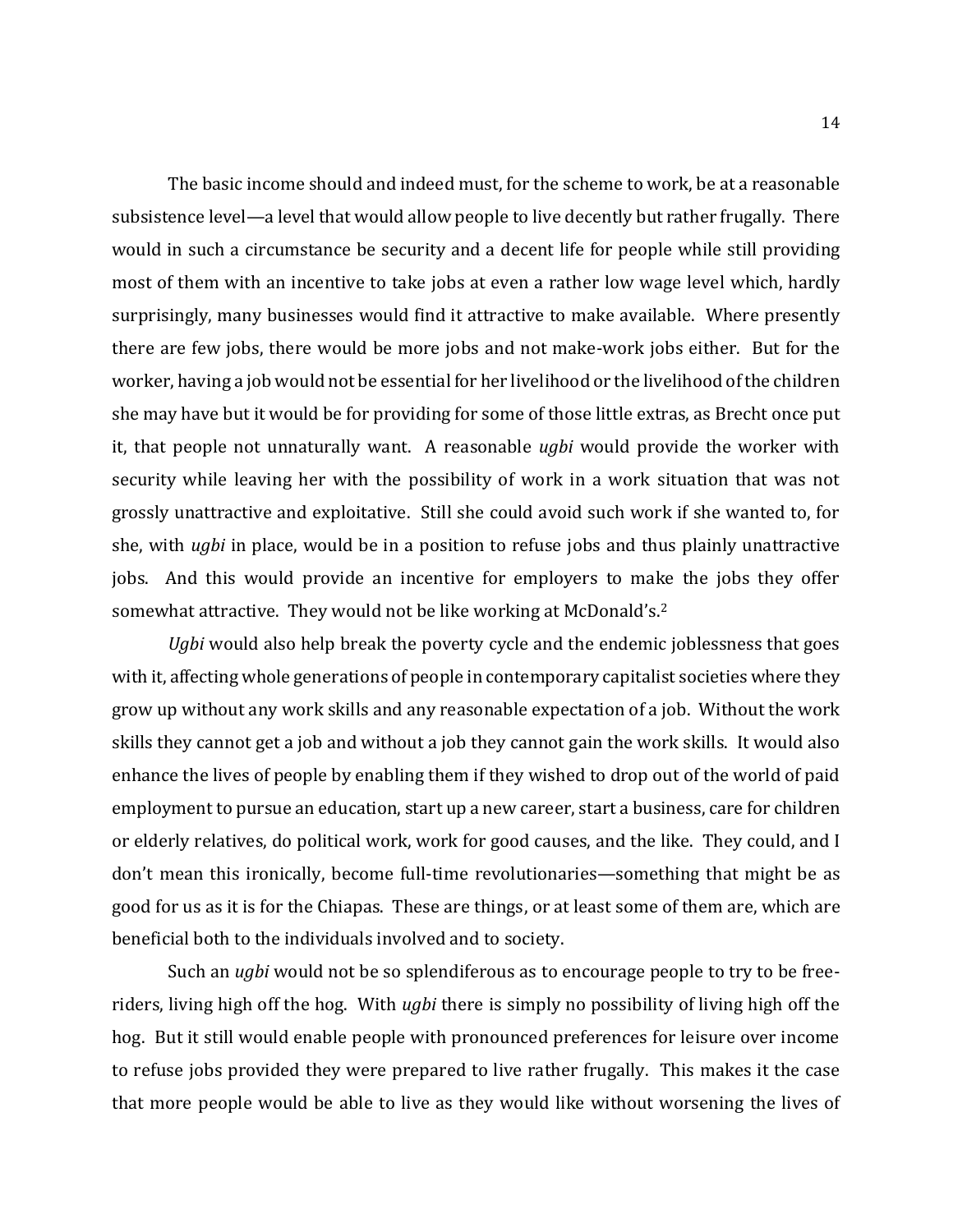others. But to repeat what I said earlier, it is a realistic assumption to make that most people would choose to work where work is on offer and where the work is not grossly unattractive. (It is not going to be completely unexploitative in *any* capitalist society, or even in *emerging* socialist societies.)

*Ugbi* will not fall like manna from heaven; it must be paid for out of tax revenues. If its adoption would increase people's income tax significantly, it is plainly dead in the water. But it is quite possible that it would be less expensive than the present welfare system or any plausible modification of it. With *ugbi* we would be rid of the expensive welfare bureaucracy; *ugbi* would, by contrast, be simple and inexpensive to administer. Remember there would be nothing like a means test. But people in the higher income brackets would have most, in some instances perhaps all, of their *ugbi* clawed back in income taxes.

However, at present the bulk of the middle strata of society is very averse to paying taxes and are in a mean-spirited mood. They might be unimpressed by arguments that *ugbi* might very well be less expensive than the welfare system, for they are out to abolish, or at least extensively dismantle, the welfare system itself. The rightwing neoliberal agenda they favor goes in heavily for all kinds of cuts in social spending. But if that is done at all extensively, it will lead to increased crime, increased drug use and prostitution, an increase in aggressive public begging, and deteriorating social services (e.g., the public health care system in the societies that have them) and deteriorating infrastructures (highways, metros, etc.). It will also have disastrous effects on education. And more money will be needed for more police, more prisons and the like. And again the money needed will not fall like manna from heaven. Money—lots of money—coming out of taxes will be needed; and, as well, the quality of life will become increasingly more grim for, among others, the middle strata itself who are now so resentful at paying taxes. But perhaps after a stretch of this social Harikari—this world of *The Three Penny Opera*—the 'middle class' will be a little more ready to listen to reason and will become ready to pay taxes, *perhaps* even somewhat increased taxes, for more useful purposes.<sup>3</sup> (Remember that now we get rather poor value for our tax bucks, but with *ugbi* and other progressive policies in place this would cease to be so or at least not so extensively so.) Being decent and caring about people and acting in your own self-interest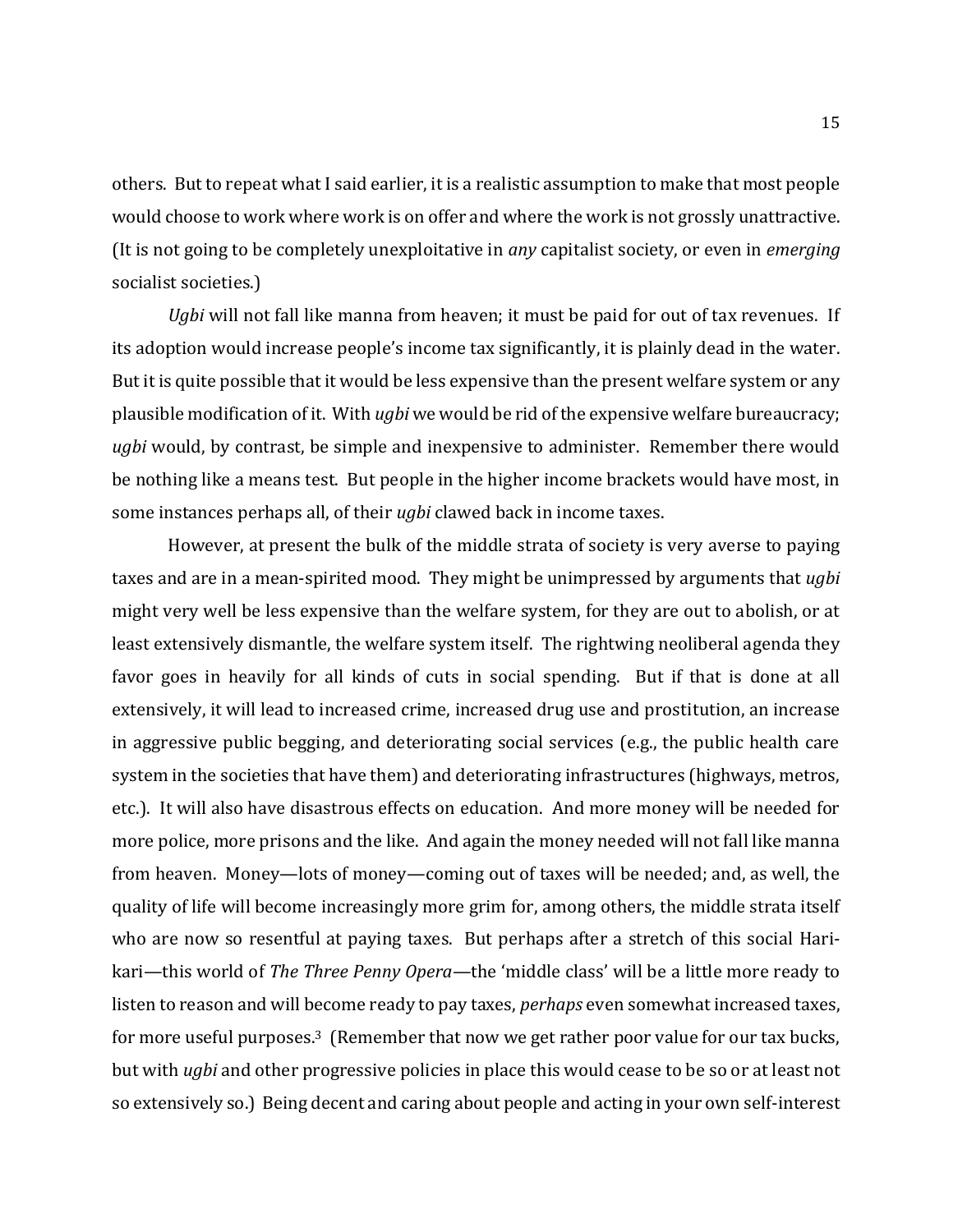would in such circumstances in standard cases ride tandem. *Ugbi* is practically feasible, humane, and would modestly enhance the productive capacities of our societies. It is an option that a sovereign Québec—and not only Québec—should seriously consider.

V

I now turn to market socialism. In the last decade socialism has come to seem to many people to be a fantasy and capitalism, in some form or other, if not eternal, is the face of the future for as far as we can see. I think this confident assessment of things is premature because capitalism is hurting a lot of people all over the world and sometimes very badly, and increasingly so. And this, a small class of rich capitalist elites and their well paid facilitators aside, obtains for all strata, though the extent of the hurting, of course, varies. This is evident in the rich capitalist democracies and even more so in Third and Fourth World countries. Eventually people—or so we can reasonably hope and work to facilitate—may come to feel that enough is enough and to realize that this steady and cumulatively deep decline in their quality of life is unnecessary. It just isn't, they will come to suspect, as neoliberal ideology gives to understand, the way things have to be if things are not to get even worse than they already are. It isn't just written into the human condition under conditions of modernity. And with this realization people may come in time with varying degrees of vigor to struggle against it and to be open to new options. It is here where market socialism, though not necessarily under that name, can be a real and valuable option.

Let us see how this goes. Western socialists for a long time in their opposition to the Soviet Union made it plain that any acceptable socialism must be democratic, how it could be democratic, and how socialism extends democracy to the workplace and in doing so extends democracy. They have also shown how socialism is deeply committed to a radical egalitarianism (Wright 1994, 447-49; Nielsen 1996a, 121-158). But what many reflective and knowledgeable people with egalitarian commitments are sceptical about is not whether socialism, if it could be made to work as a tolerably efficient economic system, could be democratic but about whether it could in fact be an *efficient* way of organizing social life. Moreover, they also recognize, if they are at all knowledgeable, that socialism, no matter how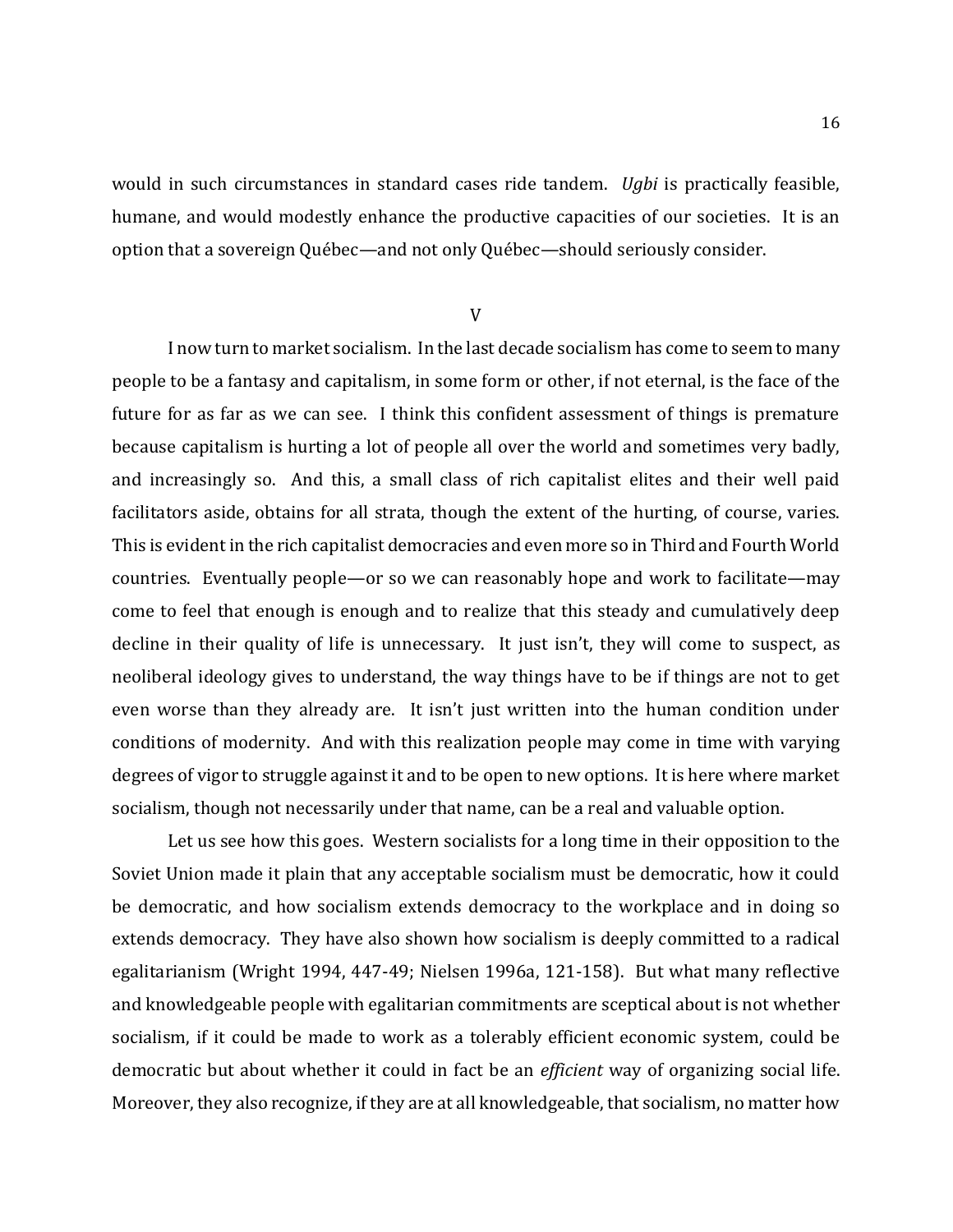genuine and well intentioned, could not deliver on justice and equality or even in the long run on democracy if it was not efficient. But, it is widely believed, it cannot be efficient, so socialism has come to seem to many people to be a non-starter. Even if great masses of people out of their frustration with the capitalist order were to go for it that, not a few intelligentsia think, would be a mistake: another future of an illusion. The road is not from capitalism to socialism to communism, but from capitalism to capitalism. The most we can hope for against neoliberal excesses is a tamed social democratic capitalism with a somewhat human face.

It is here where market socialism enters. Market socialists are (*pace* Bertell Ollman) *socialists* and are not settling for a social democratic compromise with capitalism (Ollman 1997). <sup>4</sup> Some very intelligent and well-informed analytical Marxians, while remaining, and firmly so, socialists, have worked out sophisticated models for a market socialism that could have application in the foreseeable future in societies that are *now* the rich capitalist democracies. (They, of course, could not remain capitalist *and* be market socialist societies.) They are at least arguably realistic models for a socialism that would be efficient and, as well, make it possible for us to achieve something reasonably approximating (a) equality of opportunity for self-realization and welfare, (b) equality of opportunity for political influence, and (c) equality of social status and social standing (Roemer 1994a and 1994b; Schweickart 1993).

John Roemer, perhaps the leading analytical Marxian economist, characterizes market socialism as "any of a variety of economic arrangements in which most goods, including labor, are distributed through the price system and the profits of firms, perhaps managed by workers or not, are distributed quite equally among the population" (Roemer 1994b, 456). He sees that a central, *perhaps the* central, question concerning market socialism is whether it can give a clear specification of a mechanism by which profits can be *so* distributed without unacceptable costs in efficiency. Moreover and connectedly, it is also important to recognize that in a modern economy, innovation is essential if we are to have efficiency, and this requires—or so he believes—the discipline of the market. That is to say, without the competition provided by markets, both domestic and international, no business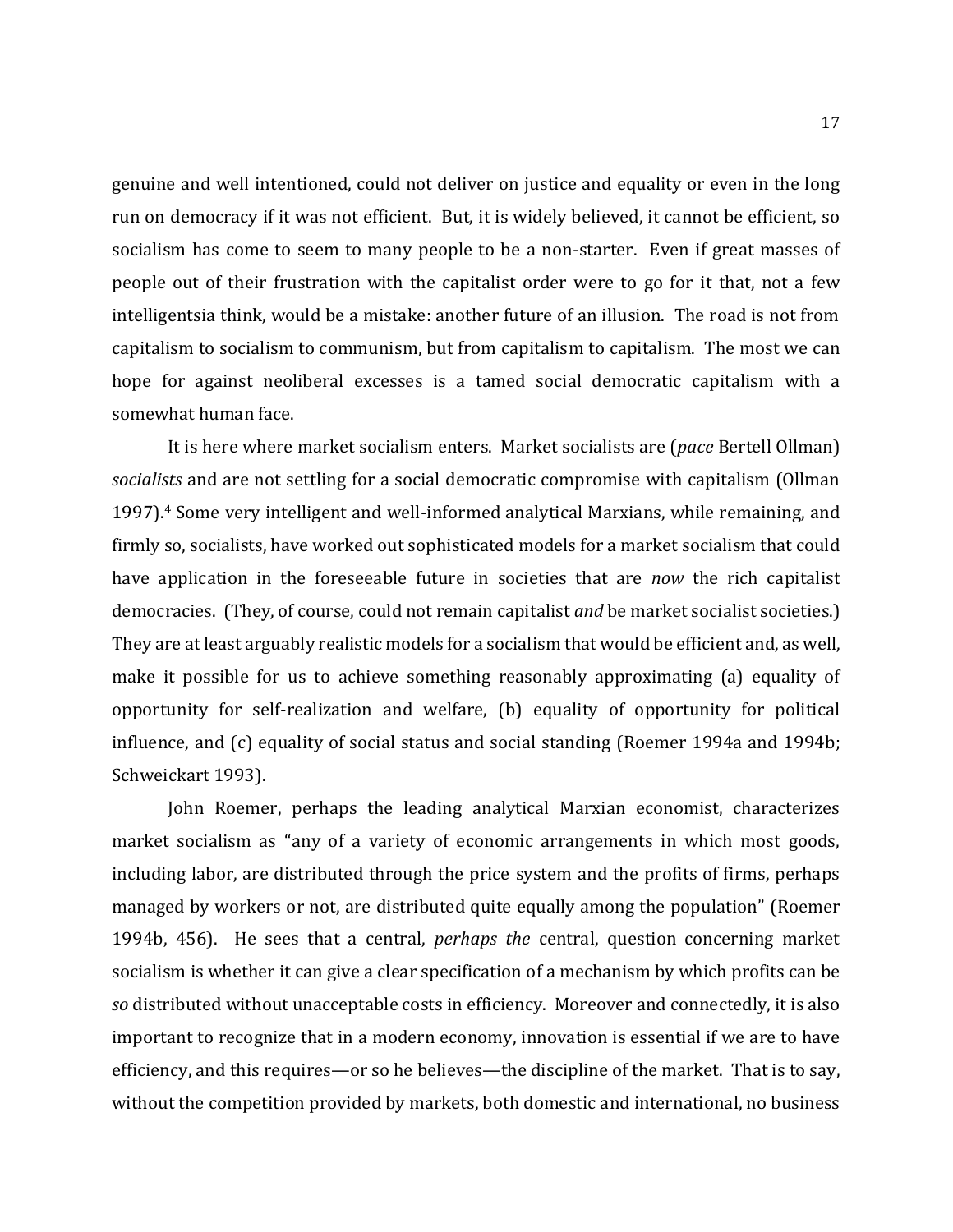enterprise will be forced to innovate and the economy will stagnate. Hence the need for socialism, if it is to be anything other than badly utopian, to be a *market* socialism. What needs to be brought into being is an economic mechanism under which technological innovation will take place but in which a characteristically capitalist distribution of income will not result. We need carefully to consider whether competition between business enterprises—competition generating innovation—can be induced without a regime of private productive property in firms (Roemer 1994b, 460).

Market socialists have given various models for how this might be achieved. (In addition to Roemer and Schweickart, see Weisskopf 1992a and 1992b.) Let us, to get this conception clearly but boldly before us, give a crude approximation of Roemer's model, a model which he recognizes will surely need to be fine-tuned and perhaps in major ways changed as we think it through, including, of course, thinking how it could be applied in real life situations. Moreover, if we ever get into the situation where we could try it on for size, it is to be expected, as the social experiment goes on, changes would have to be made. But it is *some such* model I am claiming that should get on the agenda of a sovereign Québec where a socialist option would be, at least down the line a bit, an option for Québec.

Roemer's model involves creating two kinds of money in a market socialist society: *commodity* money used to purchase commodities for consumption, and *share* money (something Roemer calls *coupons*) used to purchase mutual funds giving their purchasers ownership rights in firms. It is *essential* that these two kinds of money not be convertible. So there is on his model no way of trading coupons for dollars, francs, pounds, and the like. There is to be an equal distribution of coupons. All citizens, that is, upon reaching the age of majority are given their *per capita* share of the total coupon value of the productive property in the economy. With these coupons they can buy mutual funds from which they derive ownership rights. This entitles them to dividends from the profits of the firms and a right to vote for people on the board of directors of the firms in which they own shares. In such a market socialism there is both a labor market and a stock market. Stocks, however, *must* be purchased in the form of mutual funds and can be purchased *only with coupons*. There is no purchasing them with commodity money, e.g., dollars, pounds, euros, and the like. Coupons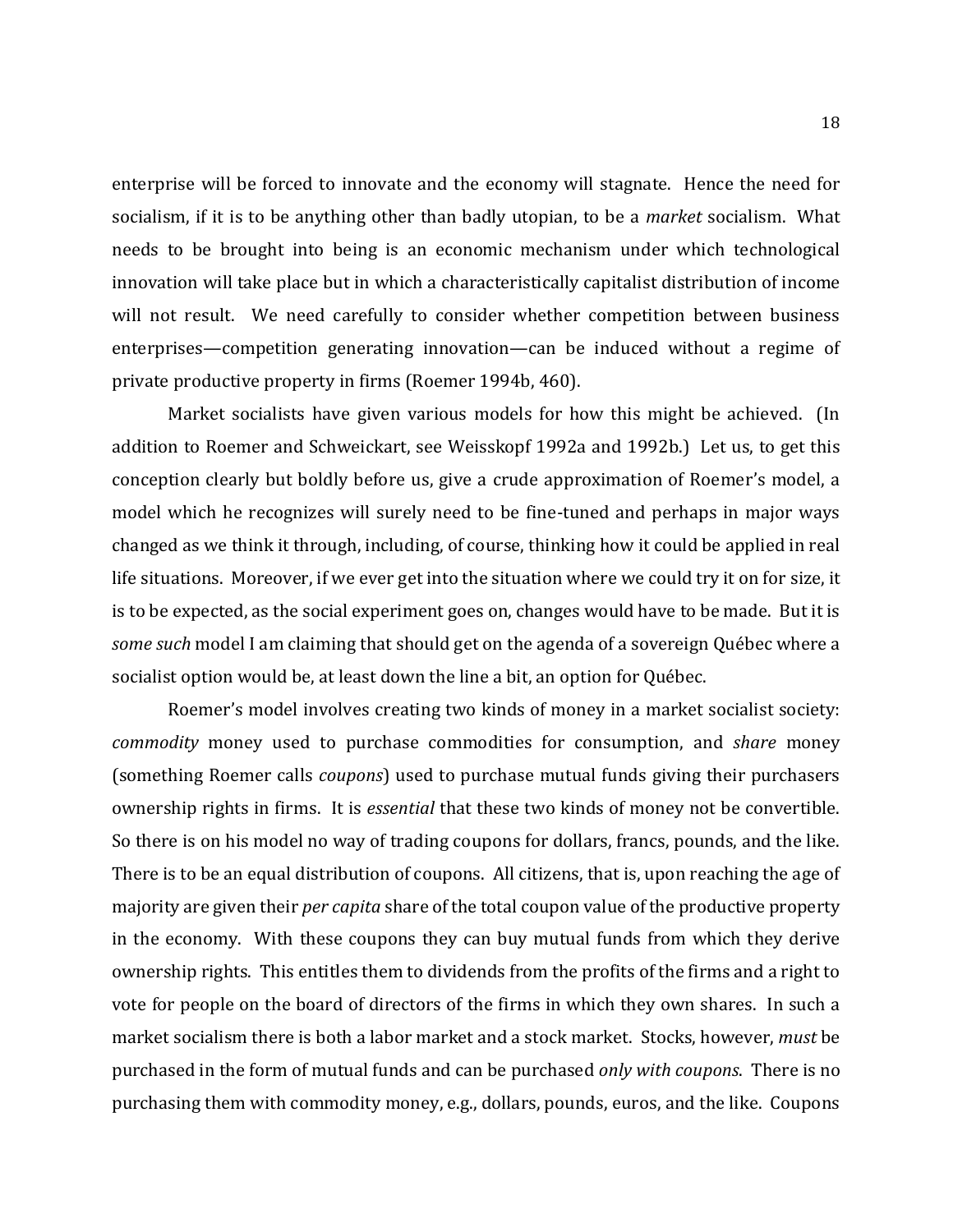cannot be given away but they can be sold for other coupons at the market coupon rate. But, to stress in repeating, shares and coupons are not transferable for commodity *money*, e.g., dollars, kroner. When a person dies her shares and unspent coupons revert to the state for redistribution. The non-transferability and non-convertibility of coupons keeps ownership from being concentrated. The people rich in commodity money—dollars and the like cannot buy out the poor in commodity money. This though still far from being perfectly egalitarian and still very distant from full communism prevents the great concentration of wealth and power in the hands of a few characteristic of capitalist societies. These great inequalities of wealth and power and the domination and control that go with them are the worst forms of inequality in our societies. And these great inequalities of wealth so characteristic of capitalism insure that in a very fundamental sense that our societies will be undemocratic no matter what constitutional forms we have and no matter how faithfully they are adhered to.<sup>5</sup>

Since stocks are sold for coupons and not for dollars or euros and the like, firms cannot directly raise money by selling stocks.<sup>6</sup> Finance capital is raised through credit markets organized by state banks which are in turn organized like the other public firms, e.g, they themselves have a market socialist organization. Such involvement by the state allows a certain amount of planning of the market similar in some respects to the kind of planning that goes on in advanced capitalist countries. And it is a planning, in both cases, without direct political influence in the workings (the allocative functions) of the market characteristic of command economies. A market socialist, as Roemer makes plain and as Alec Nove did before him, should not reject central planning *tout court*, but she should reject command/administrative *allocation* systems, systems that were characteristic of Sovietstyle economies. The two ideas are not identical and it is only the latter that has been shown not to work. With such a market socialist scheme we have "relatively freely functioning market mechanisms along with a sustainable egalitarian distribution of property rights, a roughly equal distribution of profits and a significant planning capacity of the state over broad investment priorities" (Wright 1994, 448-49). This yields, where we also have a democracy, efficiency with at least an approximate justice and a rough equality and, as well,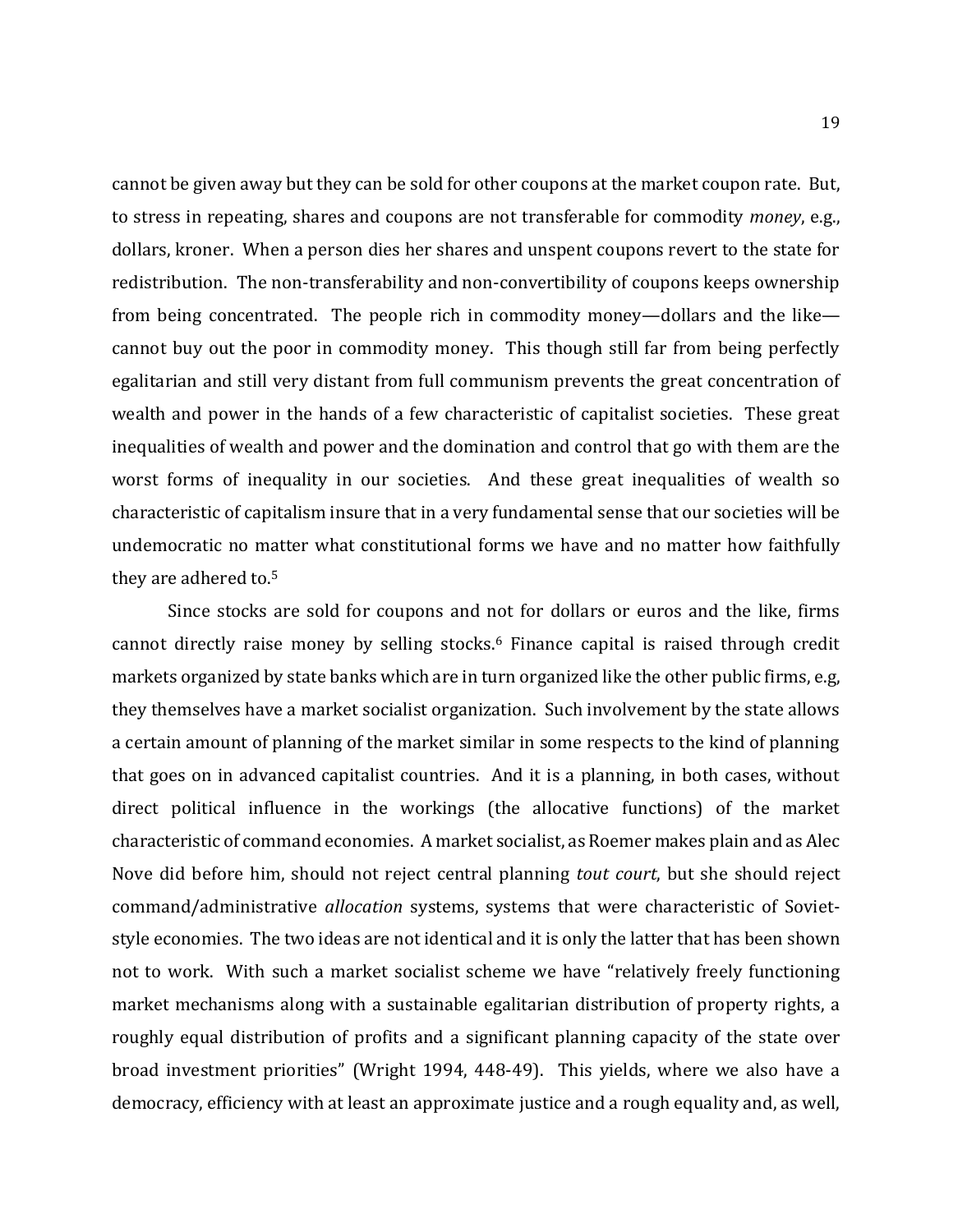both a respect for autonomy and for an enhanced autonomy for all. In short, a realizing of many of the traditional ideals of socialism as well as those in liberal social democracies.

I am not so innocent as to think that a Québec government that would be immediately formed after sovereignty would, should, or indeed could, put market socialism or even *ugbi* on its agenda or even give either of them serious consideration. That is pie in the sky. Market socialism in particular would, I would sadly surmise, be rejected out of hand. What I am saying is that as the failure of its more or less neoliberal programs becomes ever more increasingly apparent to broad sectors of the population, a population somewhat more attuned to social democracy than the populations of the United States or English-speaking Canada, socialism and *ugbi*, if intelligently explained and firmly urged, might in time get a serious hearing. Here is a task for critical intellectuals in Québec. And there are similar tasks for intellectuals elsewhere. In the immortal words of Adlai Stevenson: Eggheads of the world unite. You have nothing to lose but your yokes.

#### **Notes**

 $\overline{a}$ 

<sup>1</sup> I speak here of the 'welfare system'—the system of giving some social support to people who cannot find work or are not able to work. I am not talking of replacing 'the welfare state'. For it is, since we are here talking about capitalist societies, only in a very progressive welfare state with a progressive system of taxation that there would be any realistic possibility of trying *ugbi* out.

<sup>2</sup> It has been objected that by not having a minimum wage big businesses and governments would cut wages and hire people on the cheap thereby driving workers in such societies against the wall. It is such employers and not just those small businesses who would pay below what was the minimum wage before it was the minimum wage set aside with *ugbi*. Such a dipping below the minimum wage is, with *ugbi* in place, acceptable for *small* business who otherwise would not exist at all or small business who could only hire additional workers if they were not constrained by the minimum wage. But if generally the workforce got so pushed that would be another thing altogether. Such a lowering of wages would not, of course, be welcome by socialists or social liberals. It would not help the working class, but would instead lower their standard of living. All that is obvious enough. But that this is the likely outcome of *ugbi* is challengeable. Considering government employment and employment in large corporations, people so employed tend to have reasonably strong unions (or at least unions) and with that, and with *ugbi* in place, workers in such employment could resist, and successfully, such attenuated wage cuts. Strikes in such a circumstance would be much easier to carry to a successfully conclusion. But if I am wrong about this and government employers (indeed the government) and large corporations could, with *ugbi* institutionalized, force wages down, then, contrary to what I have proposed above, a minimum wage would have to be retained with *ugbi*, allowing exceptions only for part-time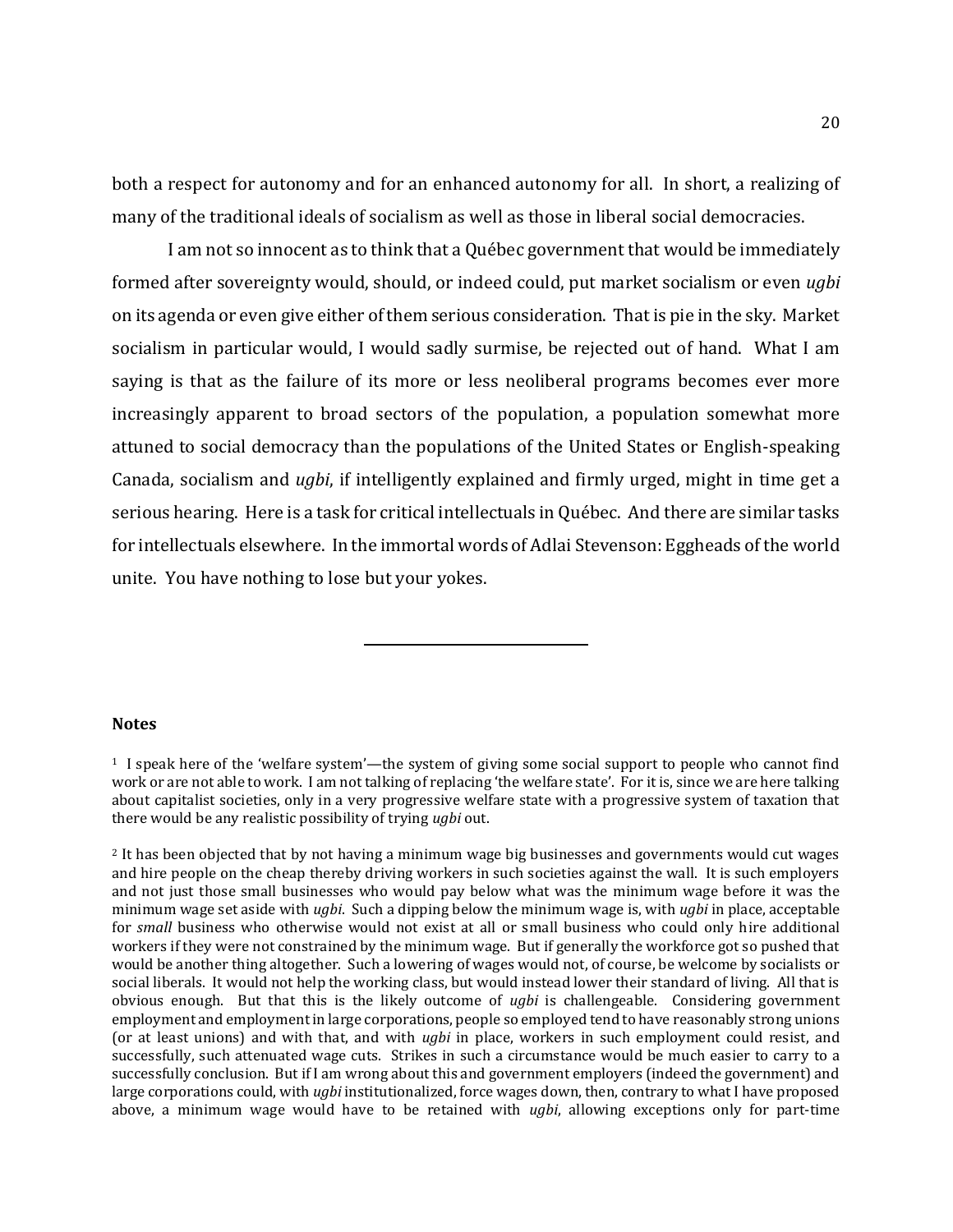employment in small businesses and even then only under carefully specified conditions. I am indebted to Jocelyne Couture for instructive discussion on this point.

 $\overline{a}$ 

<sup>3</sup> Some have argued that I delude myself in thinking that taxes would not have to be increased significantly with *ugbi*. And if, contrary to what I expect, there would be such an increase, then *ugbi* would be strongly resisted both by the corporations and the middle strata of the population. If a social democratic government adopted *ugbi* in such a circumstance, there would be a capital outflow from the country it was a social democratic government of with the result that the government would either fall or, with its back to the wall, it would be forced to reverse its policy. In fine, if taxes would have to be raised significantly to finance *ugbi*, then it would become unfeasible for it would be forcefully resisted by powerful segments of the society. I think there is a reasonable possibility that such a tax hike would not be the result of installing *ugbi*. With *ugbi* there would be more people working and more business activity and these things would result in increased tax revenue without raising taxes. Moreover, down the road with *ugbi* in place, there would come to be in the society a better educated and better trained workforce. Moreover, right after *ugbi*'s coming into existence, there would be massive savings with the dismantling of the welfare system. That bureaucracy is very costly. A modern state cannot, of course, get along without a bureaucracy, but it need not have a welfare bureaucracy for the rotten welfare systems we have. We can just junk the welfare system and replace it with *ugbi*. We have empirical issues here and if I am significantly wrong about the costs, then *ugbi* is certainly in trouble. What looked like a feasible proposal would turn out to have been a bad bit of utopia. Here we should take to heart Bourdieu's conception of what is required of a *considered* utopia. I am arguing for *ugbi* as a bit of such a utopia. Getting the facts right here is crucial.

<sup>4</sup> Bertell Ollman, in his 'Market Justification in Capitalist and Marxist Socialist Societies', resolutely attacks root and branch all forms of market socialism. Socialism, he believes, is impossible with markets. Market socialism, he has it, mystifies the politics of class struggle. Retaining a market—any market at all—will interfere with the building of socialism and render large-scale economic planning for the meeting of human needs impossible. The market, he has it, should not even be kept as a mechanism for allocating goods. "Leaving most market mystification in place, market socialism cannot be viewed as just another form of socialism, or even a compromise with capitalism. It is a surrender to capitalism." Ollman is well aware that there are market socialists who regard themselves as genuine socialists and not as social democrats or supporters of social democracy, except sometimes tactically. But as Ollman sees it, their good intentions notwithstanding, their theory is so intertwined with market society that they cannot be genuine socialists. 'Market socialism' is an oxymoron. Moreover, their theories are utopian in the bad ways the Marxist tradition has criticized utopian theories for being. Marxist socialists will return the compliment by accusing Ollman of utopianism and Marxist fundamentalism to boot. I think little will be accomplished by such rhetorical exercises in *persuasive* definition. I do not believe that Ollman has made a sound case against market socialism or even that he understands it properly. But he does have a strong case against market societies (and with that, of course, against capitalism) and he shows very well how pervasive and humanly destructive market societies with their market mode of thinking—what Erich Fromm called their market orientation—are and how this runs against human flourishing. What, I believe, Ollman does not see is that market socialism is not caught up, either directly or indirectly, in that and further that he does not realize that it does not reject but actually accepts central planning, rejecting only the administrative (command) *allocation* of goods as the standard (characteristic) way of allocating goods. What he fails to realize is that we can—and arguably should—have market allocations without having a market society as he characterizes it, without market mystification and the making of genuinely socialist persons—what Isaac Deutscher called socialist man—impossible, unlikely or undesirable. (I am here conceiving of socialist persons just as Ollman and Deutscher will conceive of them.) Market mechanisms, as market socialists conceive of them, are mechanisms to efficiently allocate goods. Orienting production as socialists do to meet human needs we need a device to allocate the various goods needed to satisfy those needs—genuine needs and not 'needs' artificially created by capitalism with its market orientation. These market mechanisms are not the reified powers Ollman attributes to the market. For market socialists market mechanisms are, in Ollman's metaphor, can openers and not meat grinders. They are tools to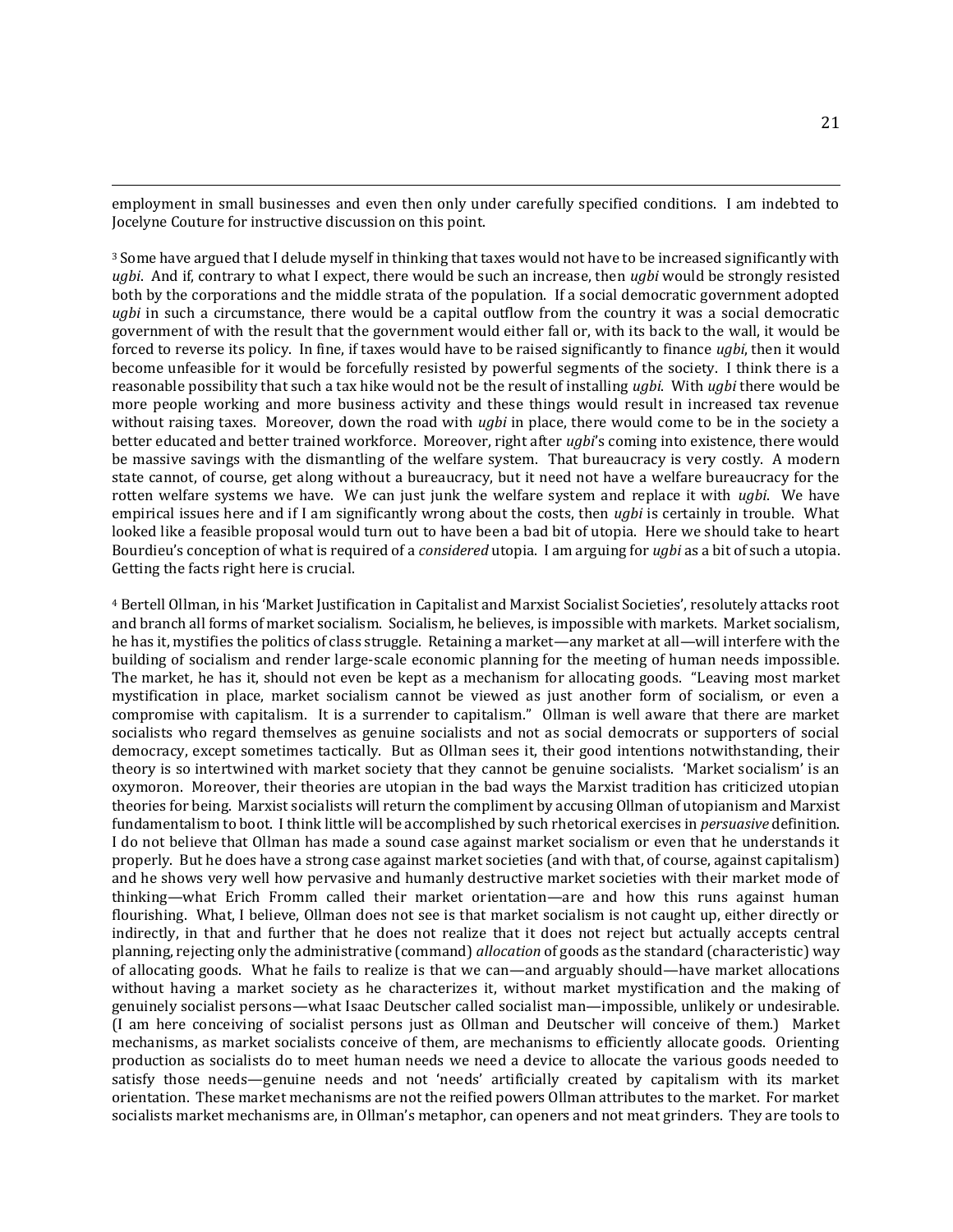be used in fully socialist and indeed communist societies—full communism, if you will—as well as in capitalist societies, though, as Ollman well shows, they become, as well, something more than that and indeed something dehumanizing in capitalist societies. But that is not due to their allocative use. It is one thing to use a can opener to open a can of beans, it is another thing to try to use it to open a bottle of champagne. The value of market mechanisms is that of an instrument—just as a can opener—that we control and that does not control us as markets do in market societies, i.e. the dear old capitalism we know and love. In stressing its usefulness purely as a tool, market socialists say something that (a) is true and (b) helps to give socialism a running chance in the societies in which we now live. But having said all this, and without taking any of it back, I would urge that Ollman's essay be carefully studied by people interested in market socialism and indeed by anyone who seriously cares to think about the world in which she lives. Market socialism is becoming a dogma with those of us who are socialists with anything like an analytical intent. We tend to think that, among socialists, market socialism is something that only Neanderthals would question. And indeed I think it is the only socialist game in town. Ollman, to his credit, gives us some reasons for thinking twice. His account should not be just brushed aside as a bit of Marxist fundamentalism. We market socialists, given the importance of the issue, should take to heart Cromwell's "Think man, in the bowels of Christ, that you may be wrong" (Ollman 1997; see also Deutscher 1967). See here the debate, and most particularly the debate between David Schweickart and Bertell Ollman, over market socialism (Ollman 1998 and Weisskopf 1992a).

 $\overline{a}$ 

<sup>5</sup> After I had written these remarks, I thought of the work of John Rawls—work that I, like many others, greatly admire. But that notwithstanding, it seems to me that Rawls's account does not come to grips with such problems and it is anything but clear that it has the resources to do so. He, for the most part, does ideal theory and I do not complain about that, but it is also an ideal theory that is not indifferent to real world conditions and real world problems. Rawls thinks that progressive forms of capitalism can be (a) just and (b) sustain democratic societies—that is not be incompatible with a democratic political order. It is hard to see how either (a) or (b) could be true if the above remarks in the text are on the mark. But do they not non-evasively tell it like it is? I have tried to argue that they do and it is hard to see how public reason, attention to constitutional essentials, to constitutional design and to the role of law will make any difference here.

<sup>6</sup> In his important and frequently insightful article, Thomas E. Weisskopf (1992a) remarks that "advocates of market socialism assume that people will tend to behave as *homo economicus* and seek to attain the greatest possible individual rewards" (17). In keeping with that, market socialists do not rely, in arguing for a socialist society, that we become *homo socialis*—what Deutscher and Ollman call socialist persons, to wit persons whose "very consciousness was socially rather than individually oriented" (18). Some form of that as an ideal of what it is to be human in a truly human society (as the young Marx put it) is an ideal we socialists hope to see instantiated in a future socialist society. Or more accurately, while retaining a proper regard for self, we hope that in our very deepest responses we will be socially oriented beings in solidarity with our fellow human beings. But that notwithstanding, we will argue, if we are market socialists, that even *if* we human beings, even under favorable circumstances, are more persistently Hobbesian than the Marxist tradition has believed, we can all the same construct and sustain a socialist society with *homo economicus* alone. It is certainly not all that we want in a truly human world, but it is enough to yield a stable socialism. It is not *only* that to get from capitalism to socialism that we must start from where we are, but that we could sustain a socialist society on *homo economicus* alone. It would be a less than ideal society, but still a socialist society, though certainly not all that Marxist tradition has struggled for. But I also argue here that even if we become really socialist persons—if we come to have a society in which *homo socialis*is the social reality—we will still *need*—need even in a fully communist society—"markets as the predominant mechanism for resource allocation" (23). What market *socialism* assures, and indeed must be able to sustain, against the market oriented world Ollman so vividly describes is that there be "a significant economic and social policy role for the state [a socialist state], whereby *the market is rendered the servant rather than the master of society:* the national government formulates and implements overall macroeconomic policy" (23, italics mine). But it can do just that. Market socialism is not capitalism in disguise.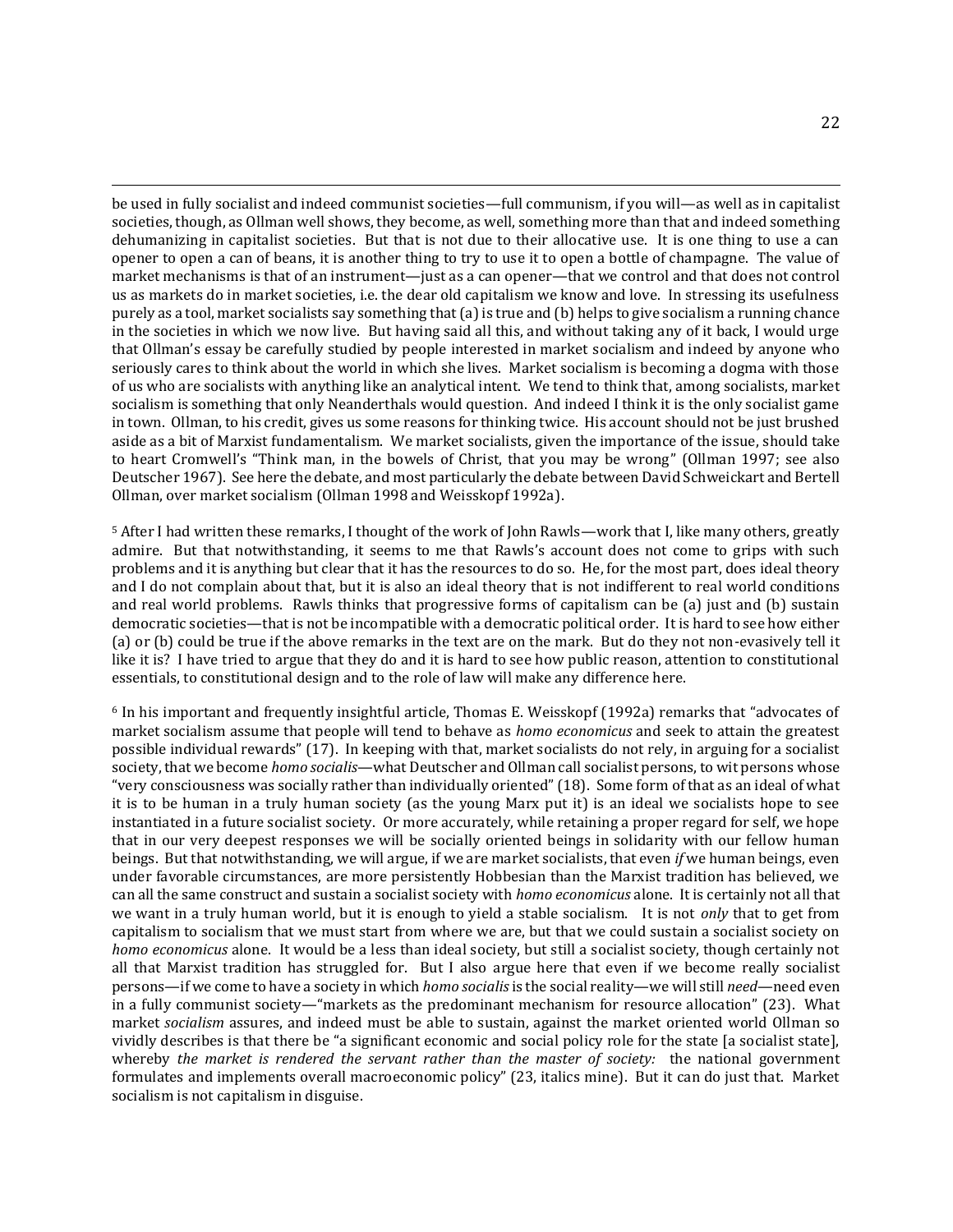#### **Bibliography**

 $\overline{a}$ 

Balakrishnan, Gopal (2014): "Marx the Abolisher." *New Left Review*, Second Series 90, Nov/Dec, 201-29.

- \_\_\_\_\_\_\_ (2015): "Marx in Transit." *New Left Review*, Second Series 91, Jan/Feb, 69-102.
- Bourdieu, Pierre (1998a): "A Reasoned Utopia and Economic Fatalism." *New Left Review*, no. 226, 125-130.
- \_\_\_\_\_\_\_ (1998b): "L'essence du néoliberalisme." *Le Monde diplomatique*, no. 528-45 (Mars 1998), 3.
- Chaohua, Wang (2015): "The CCP's Success Story?" *New Left Review*, Second Series 91, Jan/Feb, 5-38.
- Couture, Jocelyne (1998): Critical Notice of Philippe Van Parijs, *Real Freedom for All: What (if anything) can Justify Capitalism? Manuscrito* Vol. XXI, no. 2: 163-83.
- Couture, Jocelyne and Nielsen, Kai (1996): "Liberal Nationalism both Cosmopolitan and Rooted." In Jocelyn Couture, et al., eds., *Rethinking Nationalism*. Calgary, AB: University of Calgary Press, 579-663.
- Deutscher, Isaac (1967): *On Socialist Man*. New York, NY: Merit Publishers.
- Nielsen, Kai (1996a): "Radical Egalitarianism Revisited: On Going beyond the Difference Principle." *Windsor Yearbook of Access to Justice* Vol 15, 121-158.

\_\_\_\_\_\_\_ (1996b): *Naturalism without Foundations*. Amherst, NY: Prometheus Books.

- \_\_\_\_\_\_\_ (1998): "Liberal Nationalism, Liberal Democracies, and Secession." *University of Toronto Law Journal*  Vol. 48, 253-295.
- \_\_\_\_\_\_\_ (1999): "Taking Rorty Seriously. *Dialogue*, Vol. 38, no. 3, 503-18.
- \_\_\_\_\_\_\_ (2015): "On the Choice between Project-Owning Democracy and Liberal Socialism." Unpublished. Posted online a[t http://phil.ucalgary.ca/profiles/kai-nielsen](http://phil.ucalgary.ca/profiles/kai-nielsen)

Nove, Alec (1983): *The Economics of Feasible Socialism*. London, UK: George Allen and Unwin.

- Ollman, Bertell (1997): "Market Mystification in Capitalist and Market Socialist Societies." *Socialism and Democracy* 22 Vol. 11, no. 2.
- \_\_\_\_\_\_\_ , ed. (1998): *Market Socialism: The Debate Among Socialists*. New York, NY: Routledge.

Roemer, John (1994a): *A Future for Socialism*. Cambridge, MA: Harvard University Press.

- Schweickart, David (1992): "Economic Democracy: A Worthy Socialism that Would Really Work." *Science and Society* Vol. 56, no. 1, 14-23.
- \_\_\_\_\_\_\_ (1993): *Against Capitalism*. Paris, France: Cambridge University Press.
- \_\_\_\_\_\_\_ (2002): *After Capitalism.* Cambridge, UK: Cambridge University Press.

\_\_\_\_\_\_\_ (1994b): "A Future for Socialism." *Politics and Society* Vol. 22, no. 4, 451-478.